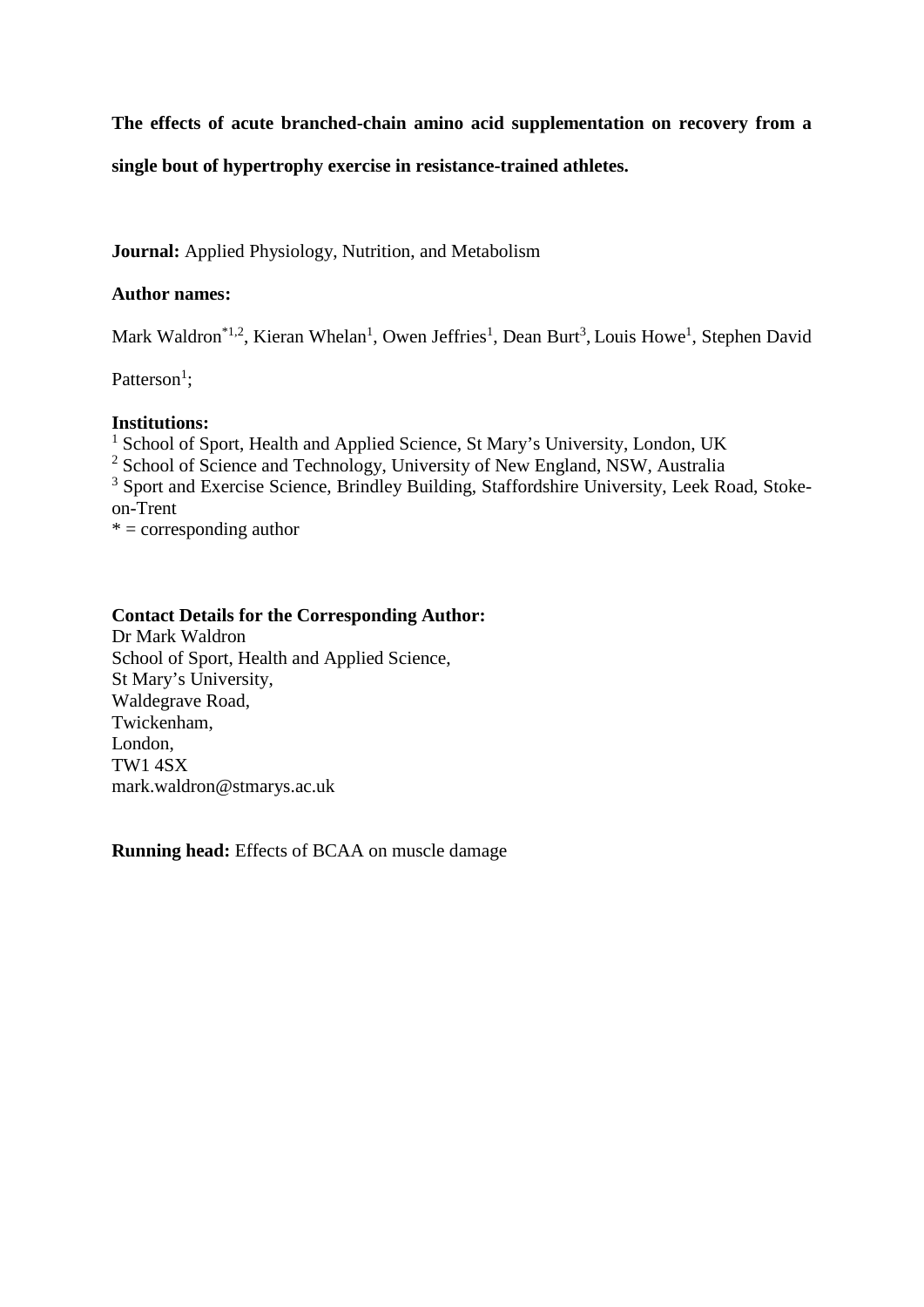### **Abstract**

This study investigated the effects of acute branched-chain amino acid (BCAA) supplementation on recovery from exercise-induced muscle damage, among experienced resistance-trained athletes. In a double-blind matched-pairs design, 16 resistance-trained participants, routinely performing hypertrophy training, were randomly assigned to a BCAA  $(n = 8)$  or placebo  $(n = 8)$  group. The BCAAs were administered at a dosage of 0.087 g/kg body mass, with a 2:1:1 ratio of leucine, isoleucine and valine. The participants performed 6 sets of 10 full-squats at 70 % 1RM to induce muscle damage. All participants were dietcontrolled across the study. Creatine kinase (CK), peak isometric knee-extensor force, perceived muscle soreness and counter-movement jump (CMJ) height were measured immediately before (baseline), 1-h, 24-h and 48-h post-exercise. There were *large* to *very large* time effects for all measurements between baseline and 24-48 h. Between-group comparisons, expressed as a percentage of baseline, revealed differences in isometric strength at 24-h (Placebo ~87% *c.f.* BCAA ~92 %; *moderate, likely*), CMJ at 24-h (Placebo ~93 % *c.f.* BCAA ~96 %; *small, likely*) and muscle soreness at both 24-h (Placebo ~685 % *c.f.* BCAA ~531 %; *small, likely*) and 48-h (Placebo ~468 % *c.f.* BCAA ~350 %; *small, likely*). Acute supplementation of BCAAs (0.087 g/kg) increased the rate of recovery in isometric strength, CMJ height and perceived muscle soreness compared to placebo after a hypertrophy-based training session among diet-controlled, resistance-trained athletes. These findings question the need for longer BCAA loading phases and highlight the importance of dietary control in studies of this type.

**Key words:** Amino Acids, muscle damage, hypertrophy, recovery, supplementation; exercise.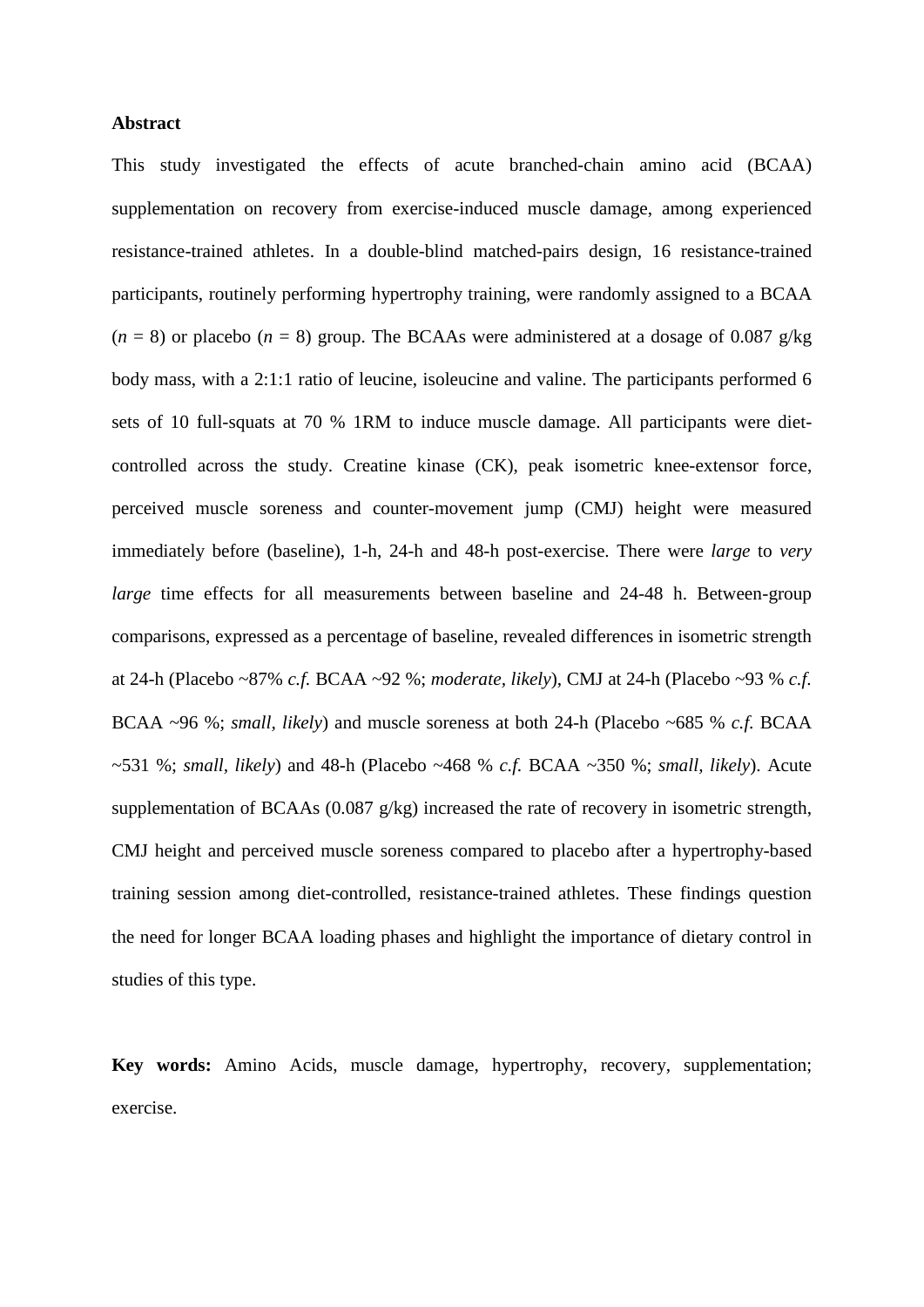# **Introduction**

Habitual resistance exercise can be used to increase muscle strength and compensatory growth known as 'hypertrophy' (Goldberg et al., 1975). Whilst the optimal training regime to increase muscle mass has not yet been established (Carpinelli et al., 2004; Philips, 2009; Mitchell et al., 2012), it is typical for athletes to perform between 3-5 repeated bouts of resistance exercise to fatigue per micro-cycle (ACSM, 2009). These sessions commonly comprise 2-6 sets of resistance exercise, targeting major muscle groups, at intensities ranging from 6-12 maximum repetitions (RM) to failure (ACSM, 2009). Performing resistance exercise in this manner is partly intended to create mechanical tension, thus disturbing the integrity of skeletal muscle (Schoenfeld, 2010; 2012). It has been postulated that the exercise–induced muscle damage (EIMD) caused by resistance exercise initiates a cascade of intracellular signalling processes that upregulate the synthesis of muscle proteins and increase cell size (Schoenfeld, 2012). In the days (24-72 hours) after performing this type of exercise, participants are likely to experience symptoms of EIMD, such as delayed-onset muscle soreness (DOMS), decreased force production and leakage of intramuscular proteins into circulation (i.e. creatine kinase; CK) (Sorichter et al., 1999).

Recovery from EIMD is an important part of the adaptive process, which can take up to 72 hours (Barnett, 2006; Howatson and van Someren, 2008; Nedelec et al., 2013). Given the demands of frequent resistance training, full and rapid recovery between bouts of exercise is desirable. Interventions that help to attenuate the effects of muscle damage would, therefore, be beneficial to the athlete by reducing the decline in physical function, thus permitting greater engagement with training in the days following exercise (Cheung et al., 2003; Proske and Morgan, 2001; Howatson and van Someren, 2008). Furthermore, interventions that lower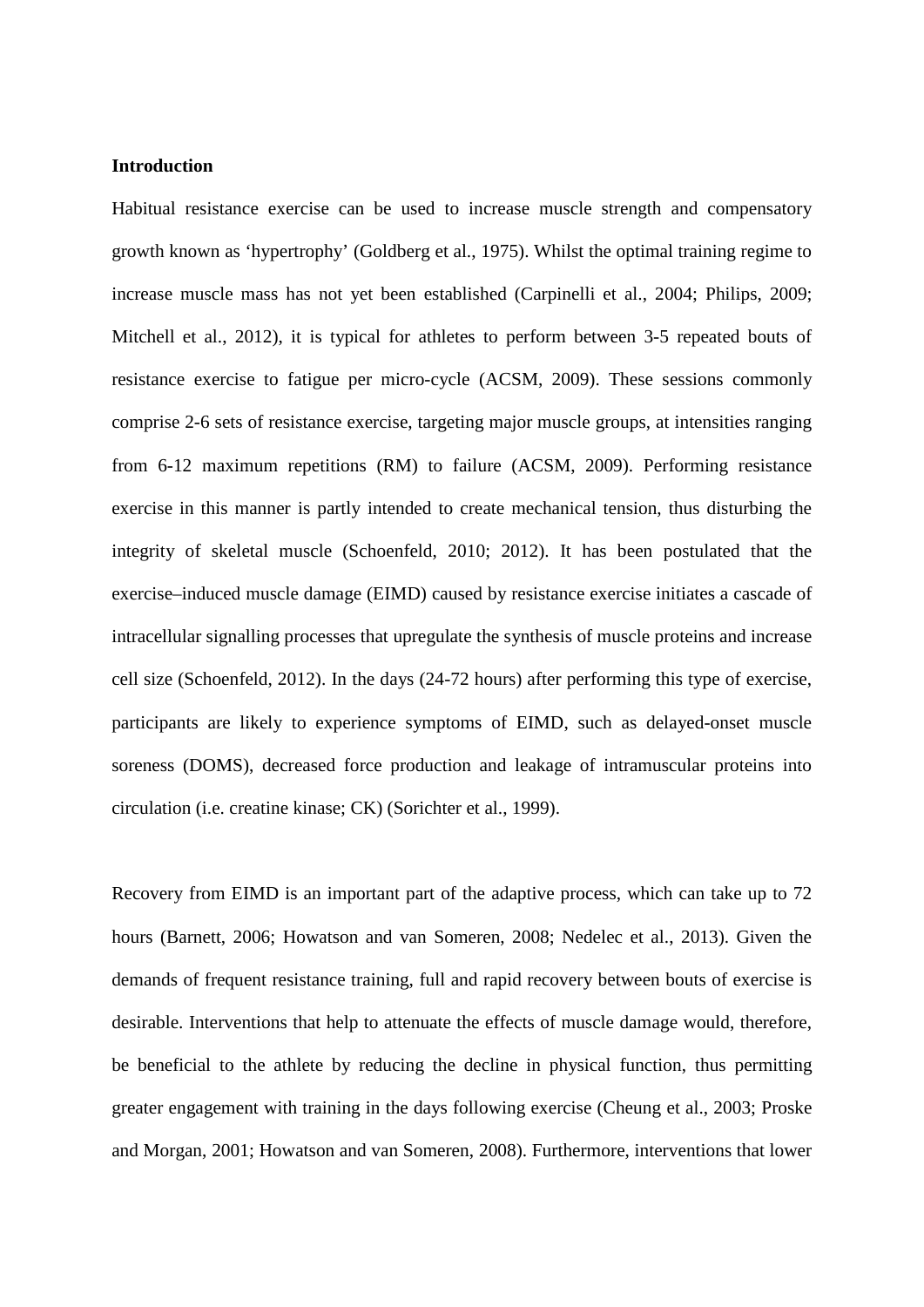the perception of fatigue and DOMS or maintain the intracellular anabolic environment would also support the training or adaptation process. Branched-chain amino acids (BCAAs), in particular leucine, are commonly used as prophylactic interventions to attenuate symptoms of muscle damage (da Luz et al., 2011). Leucine supplementation has also been suggested to suppress muscle proteolysis (Zanchi et al., 2008) and reduce protein oxidation (Shimomura et al., 2009) after muscle-damaging exercise, thus maintaining the integrity of the sarcolemma. Indeed, the appearance of indirect markers of muscle damage, such as CK, have been reduced by both short- (Nosaka et al., 2006; Kirby et al., 2012; Shimomura et al., 2010) and long-term amino acid supplementation (loading) periods (Coombes and McNaughton, 2000; Howatson et al., 2012; Sharp and Pearson, 2010). The attenuation in CK efflux after BCAA supplementation has been linked to a reduction in secondary damage, caused by the inflammatory response (Howatson and van Someren, 2008). The dampening of acute inflammatory responses might also explain the commonly-reported reductions in DOMS following mixed amino acid (Nosaka et al., 2006), isolated leucine (Kirby et al., 2012) or mixed BCAA supplementation (Shimomura et al., 2010; Howatson et al., 2012). Reductions in DOMS and cell damage might, in turn, explain the accelerated recovery of muscle function after leucine or mixed BCAA supplementation (Kirby et al., 2012; Howatson et al., 2012).

There are numerous inconsistencies and limitations among previous studies that question the assumed recovery properties of BCAAs. Firstly, only one study has used participants with a recent resistance-training history (Howatson et al., 2012). Whilst it is suggested to omit resistance-trained participants from muscle-damage studies because of the repeated-bout effect (RBE) (McHugh, 2003), several studies have found that protective adaptation is absent amongst resistance-trained men and well-trained athletes (Bloomer et al., 2006; Falvo et al., 2007; Falvo et al., 2009). Indeed, if the RBE is absent amongst this population, it increases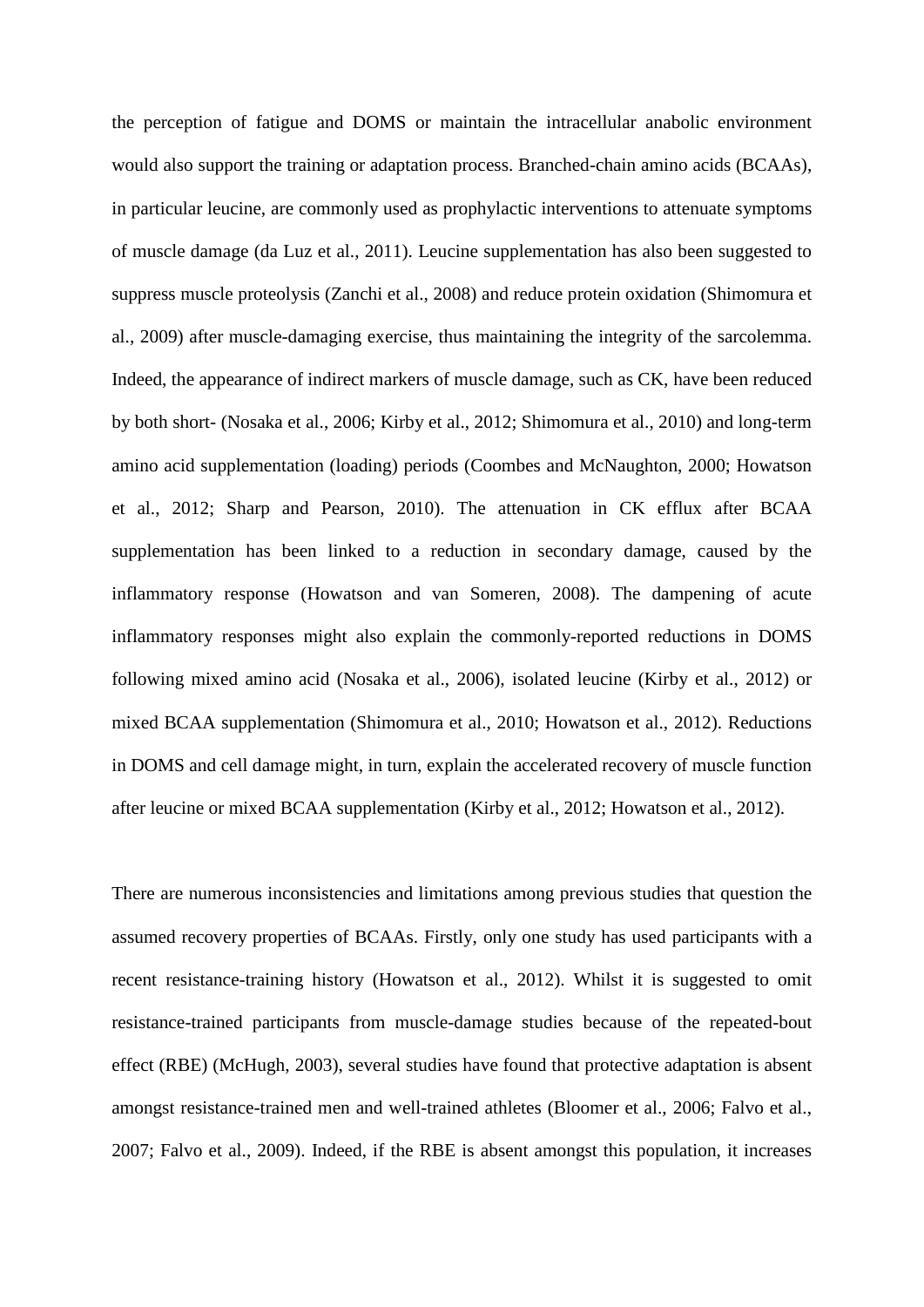the efficacy of BCAA supplementation among athletes who are training regularly and, most likely, require strategies to hasten recovery between training sessions. Furthermore, there has been no study to assess the efficacy of BCAA supplementation among resistance-trained athletes following a bout of hypertrophy-type exercise, opposed to eccentrically-biased exercise (i.e. 100 drop-jumps; Howatson et al., 2012). This is important, given that a recent study has suggested that that the efficacy of BCAA supplementation as a recovery agent is dependent on the degree of muscle damage, and it is likely to be more effective after 'moderate' muscle damage (Fouré et al., 2016), such as that induced by performing nonballistic concentric/eccentric lifting patterns, realistic of hypertrophy training programmes. Additionally, the evidence to support the optimal timing of BCAA supplementation for recovery from EIMD is equivocal, with research showing positive effects after 30 min of preexercise supplementation (Howatson et al., 2012; Kirby et al., 2012), compared to others who have supplemented for up to three weeks (Sharp and Pearson, 2010). That 30 min of preexercise BCAA is sufficient to reduce markers of EIMD is consistent with its 1-2 hour peak bioavailability following ingestion (Dickinson et al., 2014; Fouré et al., 2016). This also indicates that longer supplementation periods might be unnecessary to promote recovery from muscle damage, whilst also incurring a greater financial cost for athletes. Lastly, only one study has monitored the dietary intake (Jackman et al., 2010) of participants, meaning that the amount of protein and other macronutrients ingested is often unaccounted for. This is important since the energy content and protein included in a diet might optimise the recovery of subjects, independent of the BCAA supplement.

Based on the above reasoning, the aim of this study was to investigate the effects of acute body-mass dependent BCAA supplementation on recovery from specific EIMD, among athletes who take part in long-term training programmes, designed to induce muscle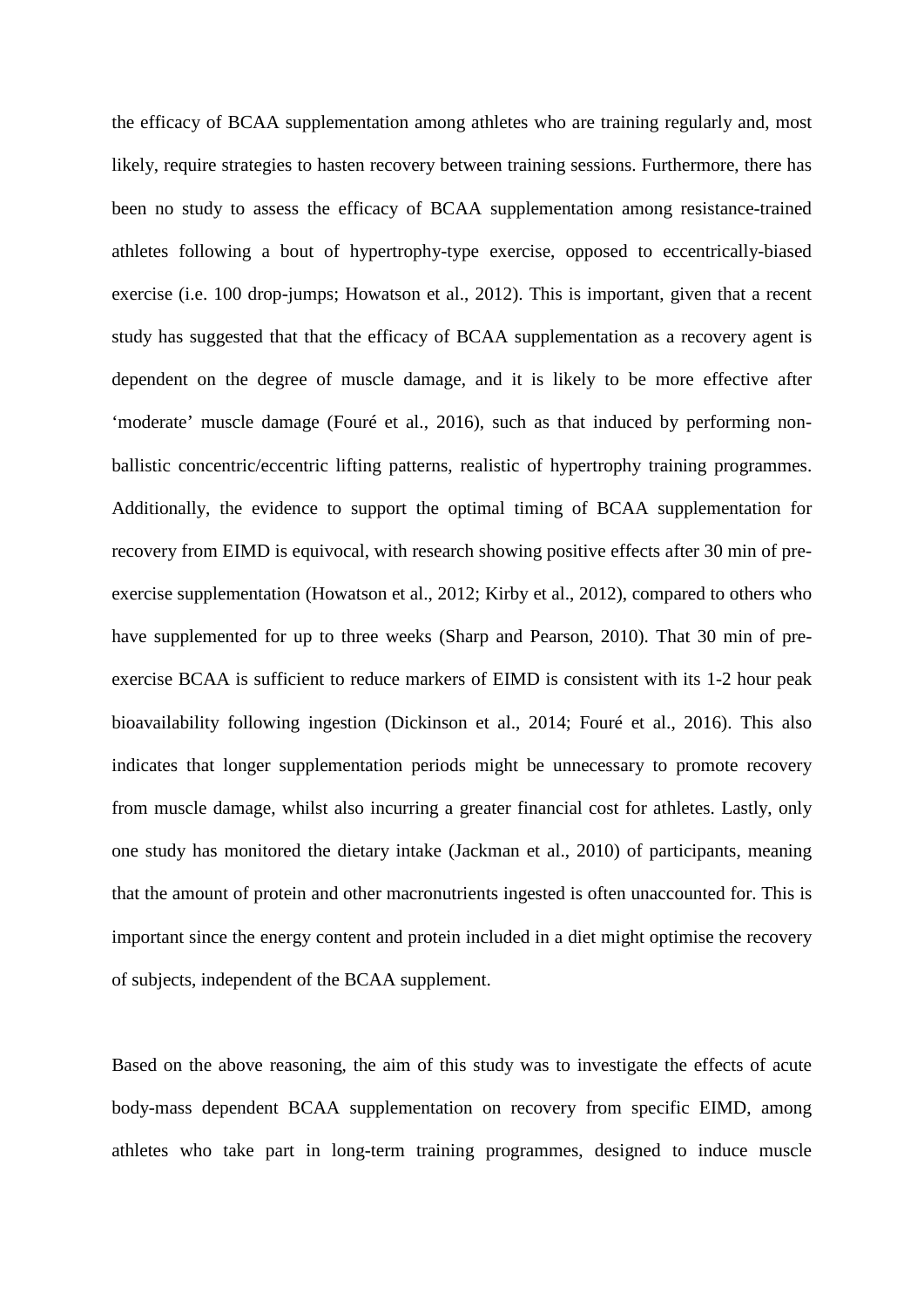hypertrophy. It was hypothesized that the BCAA supplementation would attenuate the reductions in muscle function and increases in DOMS, as well as lowering the biochemical responses, compared to the placebo group.

### **Methods**

### **Participants**

Fourteen males (mean  $\pm$  SD age 21.8  $\pm$  1.6 years, stature 183.3  $\pm$  6.2 cm, body mass 95.1  $\pm$ 11.8 kg, 1RM Squat 175  $\pm$  32 kg) and two females (mean  $\pm$  SD age 22  $\pm$  1 years, stature  $161.5 \pm 1.5$  cm, body mass  $57 \pm 3$  kg, 1 RM squat  $68.5 \pm 2.5$  kg) consented to take part in this study. All participants were experienced resistance-trained athletes, with a minimum of three years training history, who had consistently used a full-squat technique in their own hypertrophy programmes. To be included in this study, the participants had to be injury-free and train at least three times per week using resistance exercises that fall within the typical hypertrophy training sets and repetition ranges described in the literature (ACSM, 2009), with at least three years of training history. The BCAA group had  $3.9 \pm 0.7$  years of resistance training experience, while the placebo group had  $4.3 \pm 1.6$  years. Participants were initially screened for any recent injuries or movement compensations that may cause pain or discomfort when squatting or factors influencing their ability to perform the required moments. Ethical approval was granted for this study by the Institutional ethics committee (SMEC\_2016-17\_001).

### **Design**

Two weeks prior to testing, participants were told to cease any use of nutritional supplements, additional to their normal diet, such as protein supplements, creatine and amino acids. The participants were advised to avoid any drugs with anti-inflammatory properties and not to use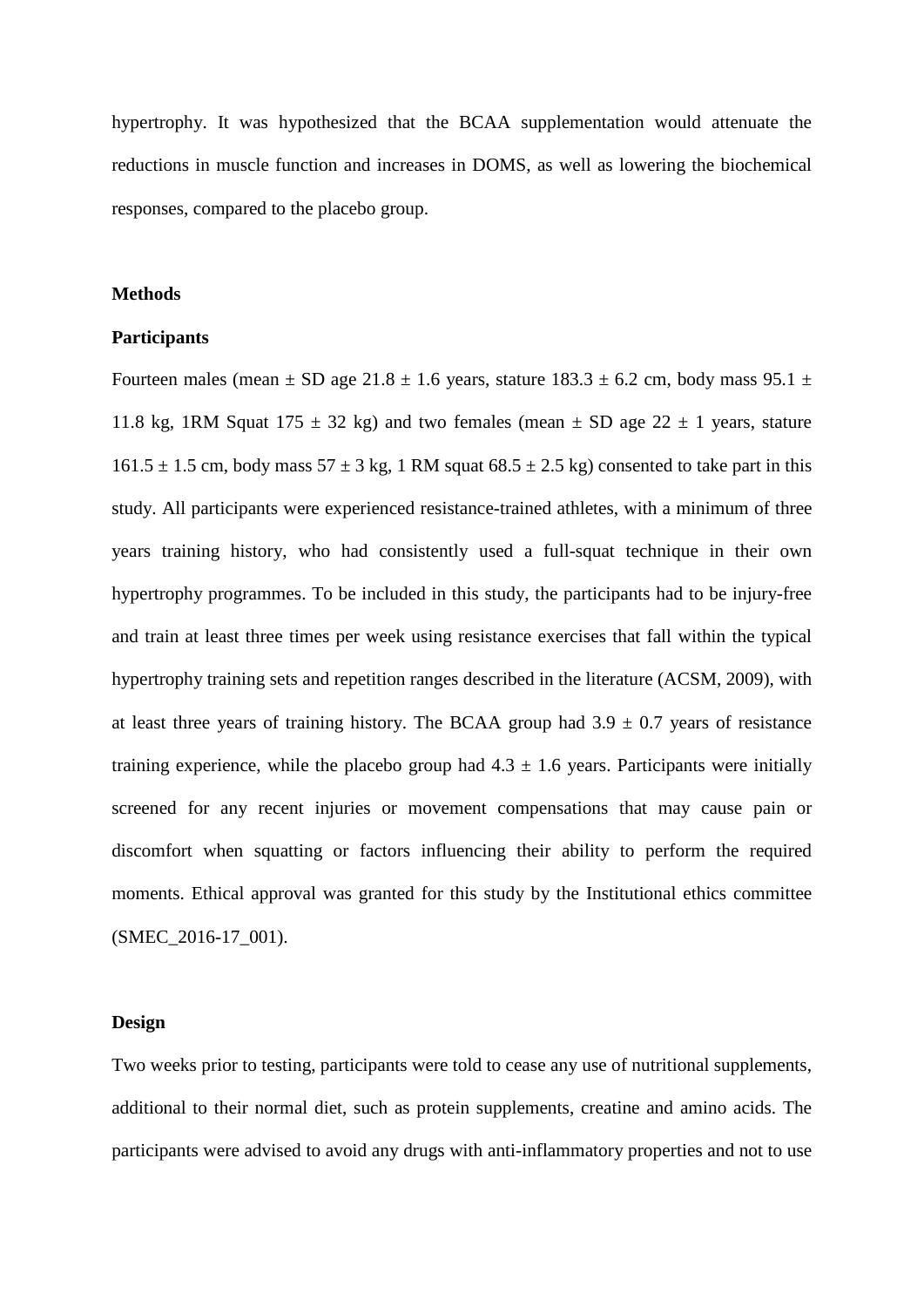compression garments or seek or therapeutic intervention, such as hydrotherapy treatments or forms of massage. They were also provided with a diet plan to follow from 48-h before the study until their final testing day. The intended energy content of their diet plans was based on published approaches (Alfonzo-Gonzales et al., 2004) and provided three options of breakfast, lunch, dinner and snacks. For consistency, the meal options comprised a macronutrient composition of 50% carbohydrate, 15% protein (of similar amino acid content) and 35% fat. Caloric intake was monitored throughout the study using 'My Fitness Pal' (MyFitnessPal Inc, Austin, TX). The reported caloric intake of the participants during the study (males and females) was  $2486 \pm 412$  kcal/day and  $2667 \pm 449$  kcal/day in the BCAA and placebo groups, respectively. The actual reported macronutrient compliance during the study was:  $46 \pm 9$  % carbohydrates,  $15 \pm 3$  % protein and  $39 \pm 8$  % fat. The participants visited the laboratory at the same time of day (1000-1100) on four separate days, approximately 1-2-h after breakfast. During visit 1, the participants familiarized with the testing procedures, were tested for their 1 RM and weighed for subsequent calculation of the BCAA supplement. The participants were given specific instructions for how to perform a back squat, including tempo and joint positioning, as this would be the mode of muscledamage during the study. Visit 1 was carried out 72-h before the next visit (visit 2) and no other exercise was performed in between. Familiarization was deemed to be sufficient after one visit as the participants were consistent in their performance on all tests and indicated that they were comfortable in performing them. After visit 1, the participants were assigned to one of the two conditions (BCAA supplement or placebo) in a double-blind, matched-pairs design. The participants were matched on body mass, sex and 1 RM strength. The supplements (placebo or BCAA) were consumed 30-min before and after the muscle damage protocol. Over the following 48-h, the supplements were provided 30-min before and after retesting. The supplements were prepared by an independent laboratory technician, who was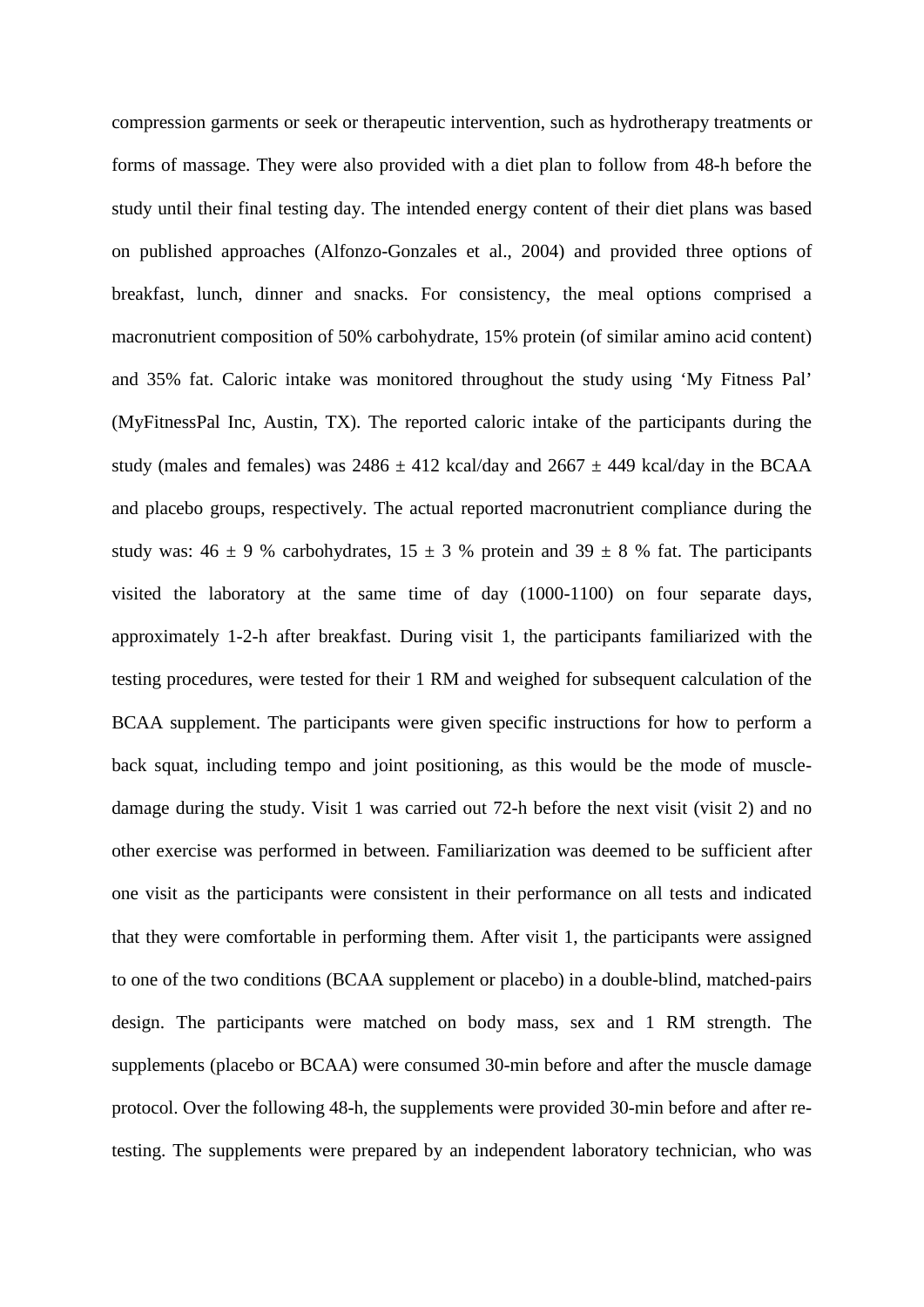also responsible for the random allocation of participants to each group. The randomisation was carried out by assigning each participant a number and using publicly available software to allocate their group (http://www.randomization.com/). On visit 2, the participants had capillary blood samples drawn from the finger for the measurement of baseline creatine kinase (CK) and then performed a battery of tests in the following order: perceived soreness, lower-limb isometric strength and countermovement jumping. After the baseline testing, the participants were supervised through the muscle-damage protocol. One hour after the damage protocol, the same measurements were taken. Visits 3 and 4 followed 24-h and 48-h, respectively, after the muscle damage protocol, where the same battery of tests were performed.

## **Procedure**

## **Knee-extensor isometric strength**

To test the maximal isometric strength of the knee-extensor muscles, each participant sat on a custom made, adaptable strength chair, with their back and knees fully supported. Their knee was firmly fixed at 100˚ and their hips at 110˚, which was verified using a goniometer. Their right leg was firmly strapped to the chair across the mid-thigh, whilst their ankle (immediately above malleoli) was fixed to a strain gauge (Interface SSM-AJ-500 Force Transducer; Interface, Scottsdale, AZ; 0.05% maximum error), sampling at 1000 Hz. The strain gauge recorded force as alteration in voltage. Calibration of the strain gauge with a known mass demonstrated the relationship between voltage and Newtons as linear, allowing determination of a regression formula to convert voltage to Newtons. A second calibration was performed with the same weights at the completion of testing, producing an ICC of 0.99. The strain gauge was attached to the participant using a high tension belt. The chair set-up was replicated for each participant in subsequent trials. Their upper-body was also tightly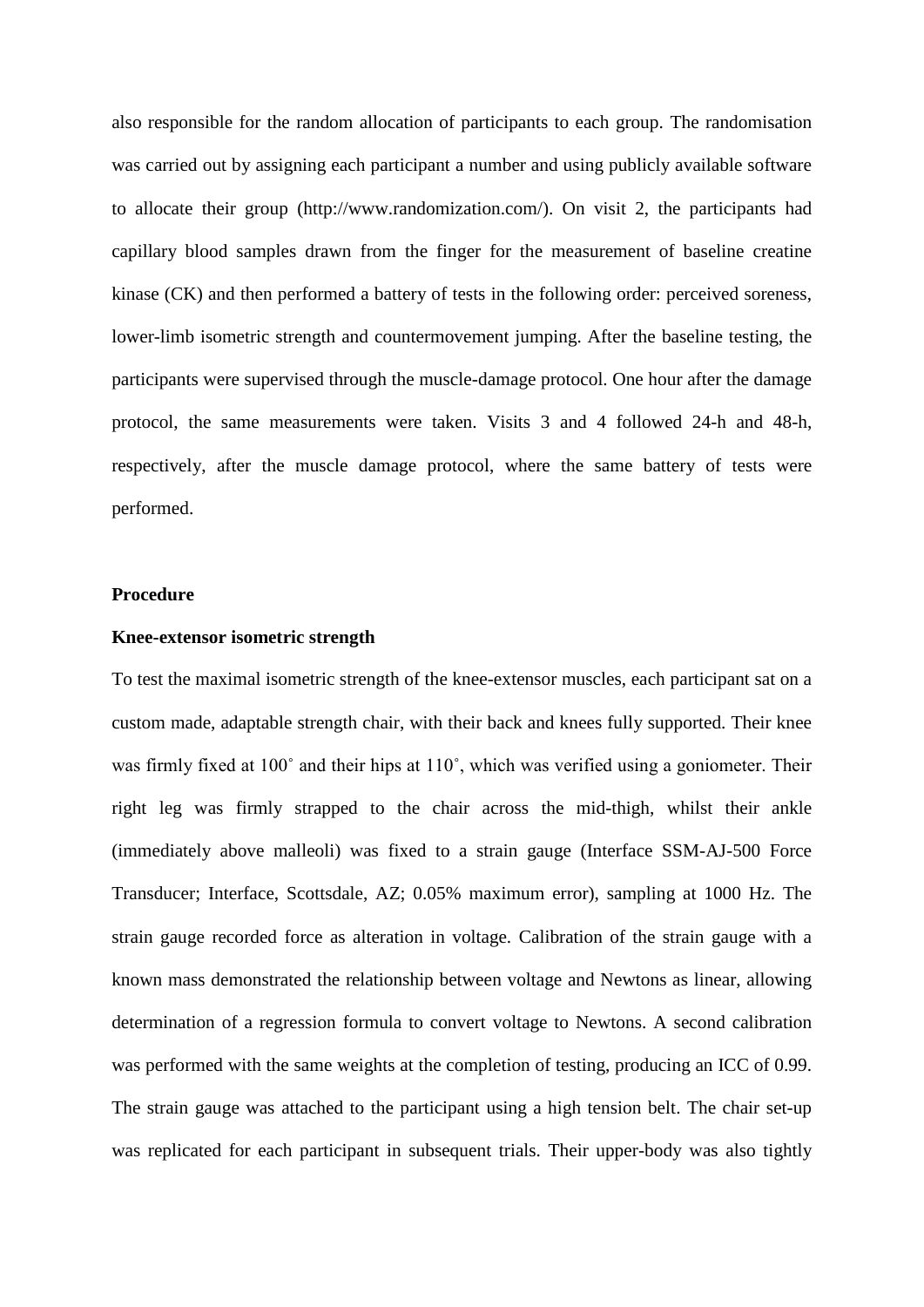fitted to the chair with two straps across each shoulder, which they were instructed to grip with their hands throughout the testing. A command of '3-2-1-GO' was given, after which the participants performed a maximal isometric knee extension for 5-s. Non-specific verbal encouragement was provided to the participants for motivation. Participants performed three maximal tests, separated by 2-min. A maximal voluntary contraction (MVC) was determined as the highest of three values. If the peak force (N) produced by participants systematically increased across the three tests, a fourth test was conducted. The reliability of this procedure was 2% (coefficient of variation; CV).

### **Counter-movement jumping (CMJ)**

Participants performed a CMJ on a jump mat (Probiotics Inc, Huntsville, AL, USA) by standing with their feet at shoulder width, hands on hips and descending to  $\sim 90^\circ$  before propelling themselves vertically to the highest possible height, keeping their legs fully extended. Standardised non-specific motivation and cues were provided to facilitate performance. The participants performed three jumps, separated by 2-min and the highest jump height (cm) was recorded. If the values systematically increased across the three tests, a fourth test was conducted. The test re-test reliability of this procedure was 1.2% (CV).

## **Blood sampling and analysis**

The index fingertip of the subject was cleaned using a sterile alcohol swab and allowed to dry. Capillary blood was drawn from the finger and a sample of whole blood (30 μL) was collected into a heparinised capillary tube. The whole blood was centrifuged at 3000 rpm (4°C) for 5 min, and the resultant plasma was removed and stored at -80°C until subsequent analysis. Plasma CK was measured using a chemistry analyser (Rx Monza, Randox Laboratories Ltd., Crumlin, Antrim, UK). The intra-sample CV of the analyser is < 4% CV at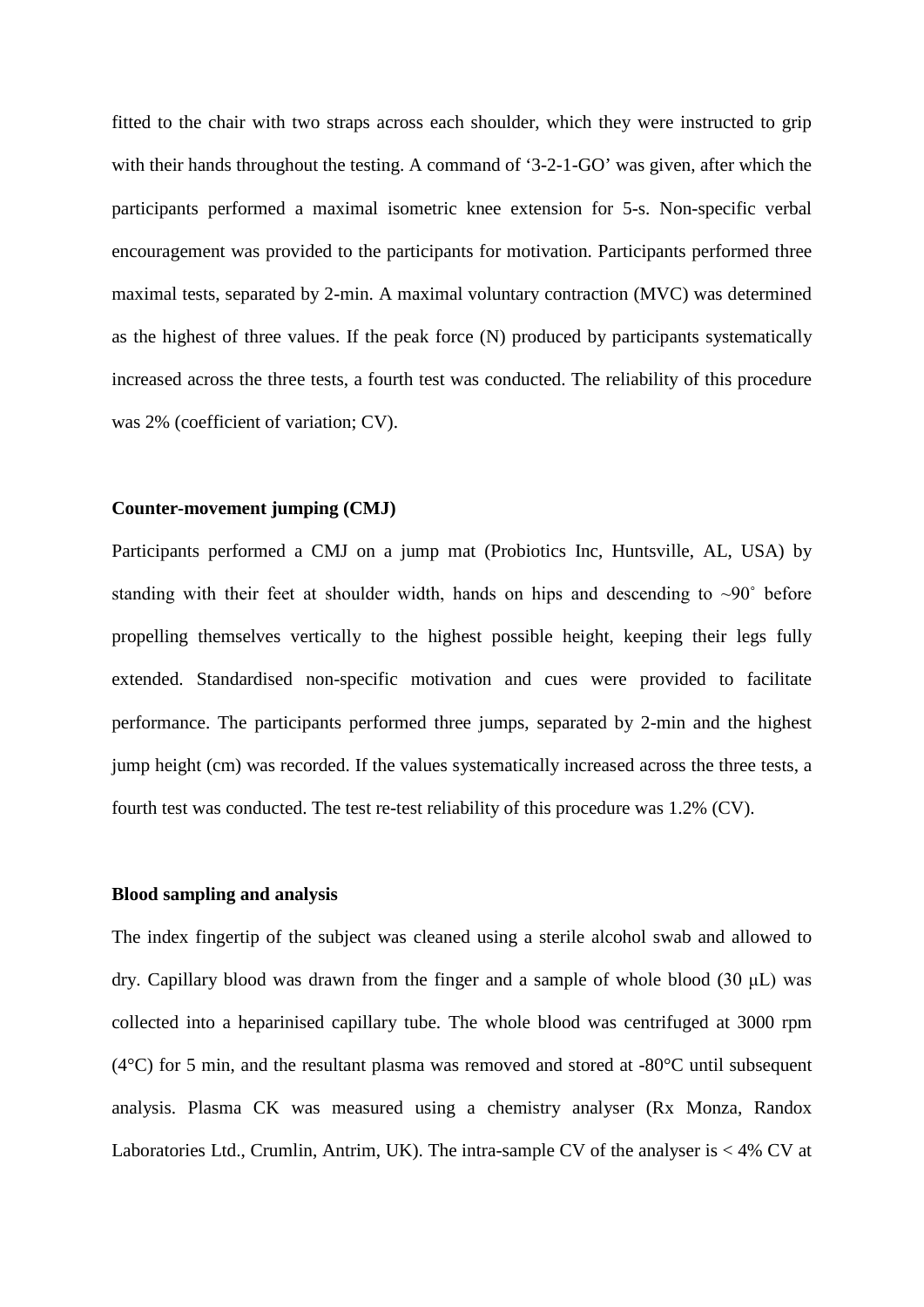high and low concentrations and the expected baseline sample range is 37-2755 IU/L for CK, according to manufacturer's guidelines. To eliminate inter-assay variance, all samples were analysed in the same assay run

### **Perceived soreness**

The participants were asked to rate their perceived muscle soreness in the lower-limbs from 0-10 on a 200 mm Visual Analogue Scale (VAS). The numbers were concealed from the participant on the reverse of the scale, whilst the verbal anchors of no muscle soreness (~0 on reverse), soreness upon movement  $(\sim 5$  reverse) and too sore to move  $(\sim 10$  reverse) were observed from the front of the scale. To do this, the participants performed a 5-s isometric squat, with their ankles, knees and hips at 90˚ and, after 5-s, moved a sliding scale to the number which they perceived to correspond to their level of soreness (Howatson et al., 2012).

### **Supplementation**

Each participant was supplemented with either a placebo or a BCAA beverage, both of which contained 0.25 g/kg body mass of dextrose dissolved into 300 ml of water, thus ensuring drinks were indistinguishable in taste. The BCAA drinks were supplemented at a dosage of 0.087 g/kg body mass (Børsheim et al., 2002), consisting of leucine, isoleucine, and valine in a 2:1:1 ratio (Myprotein, Cheshire, UK). This dosage of AA has been shown to promote recovery from resistance exercise (Børsheim et al., 2002) and the ratio of leucine, isoleucine and valine was pre-determined by the manufacturer. Drinks were consumed 30-min before and immediately after the muscle damage protocol (Jackman et al., 2010). Over the following 48-h, the supplements were provided 30-min before and immediately after re-testing. On the final day, the supplement was taken with breakfast and 30-min before testing to provide two doses.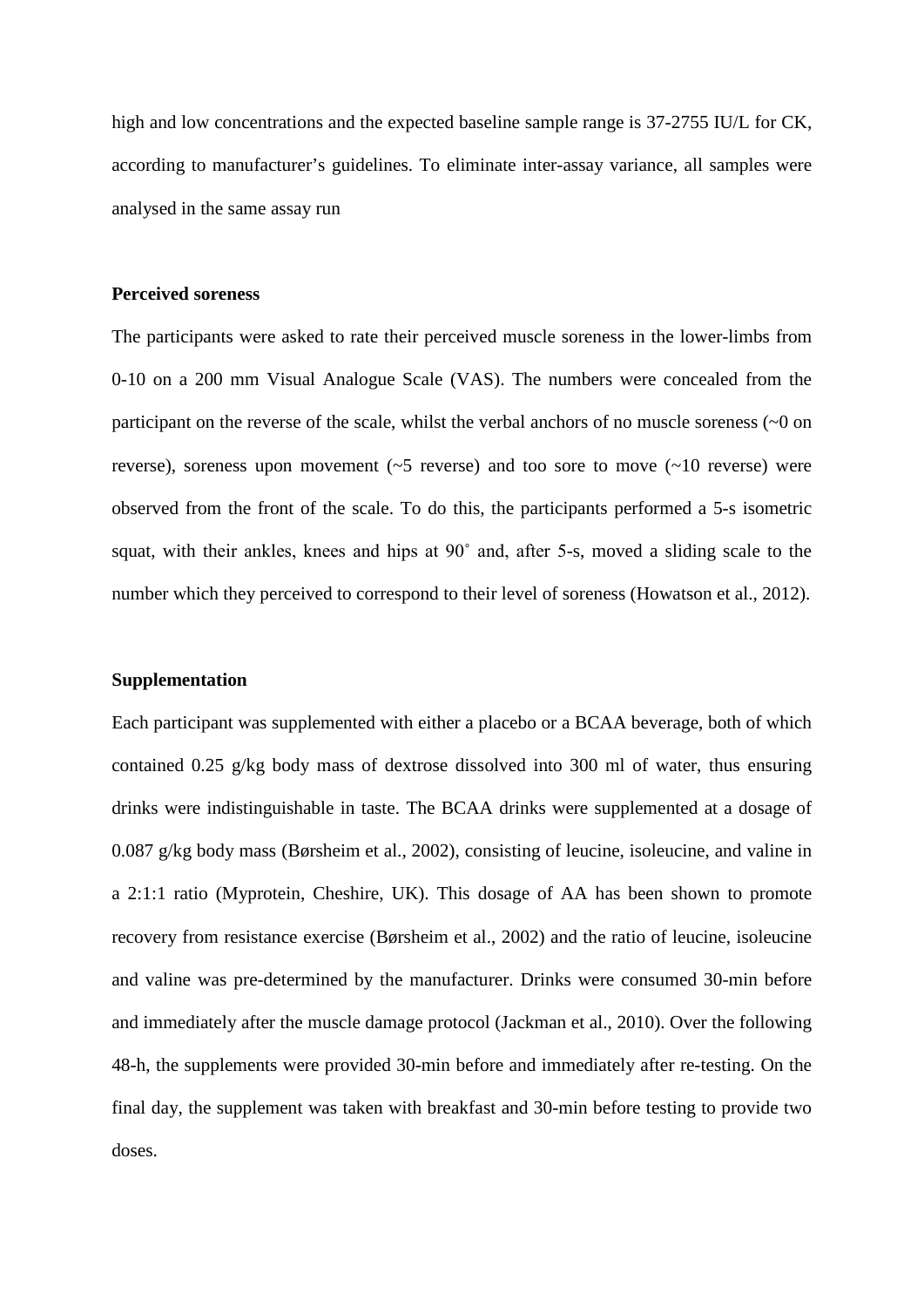#### **Muscle-damage protocol**

A standardised warm-up was performed on the day, comprising walking, dynamic stretching and squatting up to 30% of the final load. The participants then performed back squats at an intensity of 70% of 1 RM for 10 repetitions across 6 sets (ACSM, 2009). Two minutes rest was given between sets, where participants remained standing and were free to walk around a 10 m x 10 m area. To replicate an optimal hypertrophy session, the participants were told to perform all repetitions as per their familiarisation, with an eccentric phase of 3-s, followed by a moderate 2-3 s concentric phase (Schoenfeld, 2010). If a set dropped below 8 repetitions, or the investigator judged the quality of technique to regress, then the weight was decreased by 10% until the desired repetition range or lifting form was achieved.

## **Statistical analyses**

Based on best-practice recommendations for research in sports nutrition (See Burke, 2008), effect sizes (ES) and magnitude-based inferences (MBIs) were used to identify mechanistic differences in the dependent variables between the two experimental conditions (placebo or BCAA). All of the dependent variables were expressed as change relative to baseline. Effect sizes were defined as; *trivial* = 0.2; *small* = 0.21–0.6; *moderate* = 0.61–1.2; *large* = 1.21– 1.99; *very large* > 2.0 (Batterham and Hopkins, 2006). Raw data were log-transformed to account for non-uniformity of effects. Threshold probabilities for substantial effects based on the 90% confidence limits were:  $\langle 0.5\%$  most unlikely, 0.5–5% very unlikely, 5–25% unlikely, 25–75% possibly, 75–95% likely, 95–99.5% very likely, 99.5% most likely. Thresholds for the magnitude of the observed change in the dependent variables were determined as the within-participant standard deviation  $\times$  0.2 (small) 0.6 (moderate) and 1.2 (large). Effects with confidence limits across a likely small positive or negative change were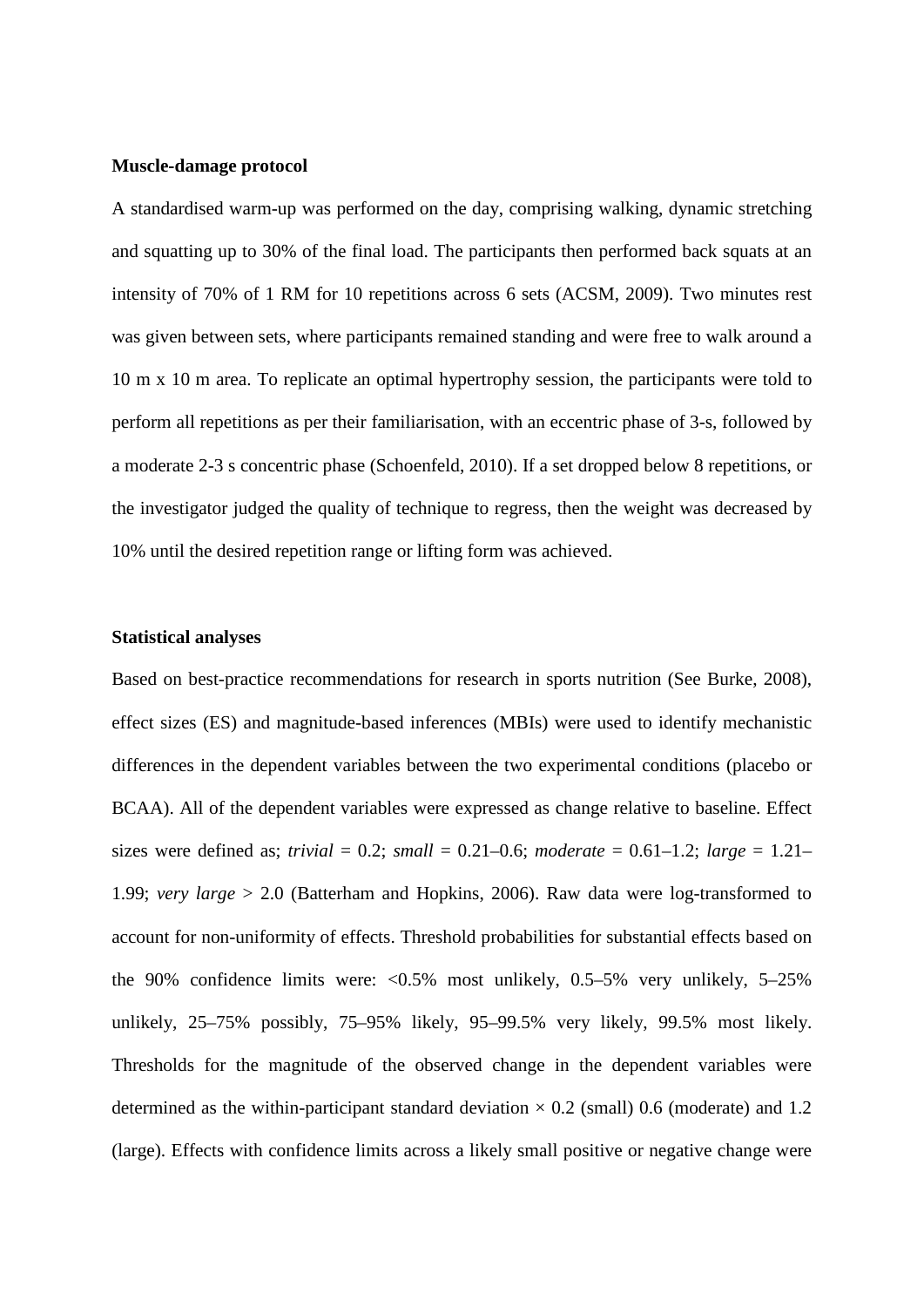classified as unclear (Hopkins et al., 2009). The uncertainty of effects was based on 90% confidence limits for all variables. A custom spreadsheet was used to perform all of the calculations [\(http://www.sportsci.org/.](http://www.sportsci.org/)).

## **Results**

There were *trivial* differences between BCAA and placebo groups for the total energy intake (2486 ± 412 kcal/day *cf.* 2667 ± 449 kcal/day; *trivial, unlikely*), carbohydrate (1157 ± 354 kcal/day *cf.* 1230 ± 300 kcal/day; *trivial, unlikely*), fat (980 ± 283 kcal/day *cf.* 1049 ± 275 kcal/day; *trivial, unlikely*) and protein energy intake  $(378 \pm 79 \text{ kcal/day } cf. 394 \pm 101$ kcal/day; *trivial, unlikely*).

Changes in isometric strength (% baseline) are presented in Figure 1 (mean  $\pm$  SD). There were *large* reductions in isometric strength between baseline and post-exercise for the BCAA group (1031  $\pm$  273 N *cf.* 976  $\pm$  238 N, respectively *most likely*  $\downarrow$ ), whilst the placebo group showed *very large* changes (899  $\pm$  248 N *cf.* 734  $\pm$  186 N, respectively; *most likely*  $\pm$ ). By 24h post-testing, the reduction in strength remained *very large* for the placebo group (*most likely* ↓) and *large* for the BCAA group (*most likely* ↓), which were subsequently reduced to *moderate, unclear* changes among the placebo and BCAA conditions at 48-h. Both groups did not return to baseline strength levels during the study. Pairwise between-group tests revealed a greater reduction in isometric strength at 24-h in the placebo group compared to the BCAA group (*moderate, likely* ↓), indicating a delayed recovery of muscle function.

**\*\*\*\*\*\*\*Figure 1 near here\*\*\*\*\*\*\***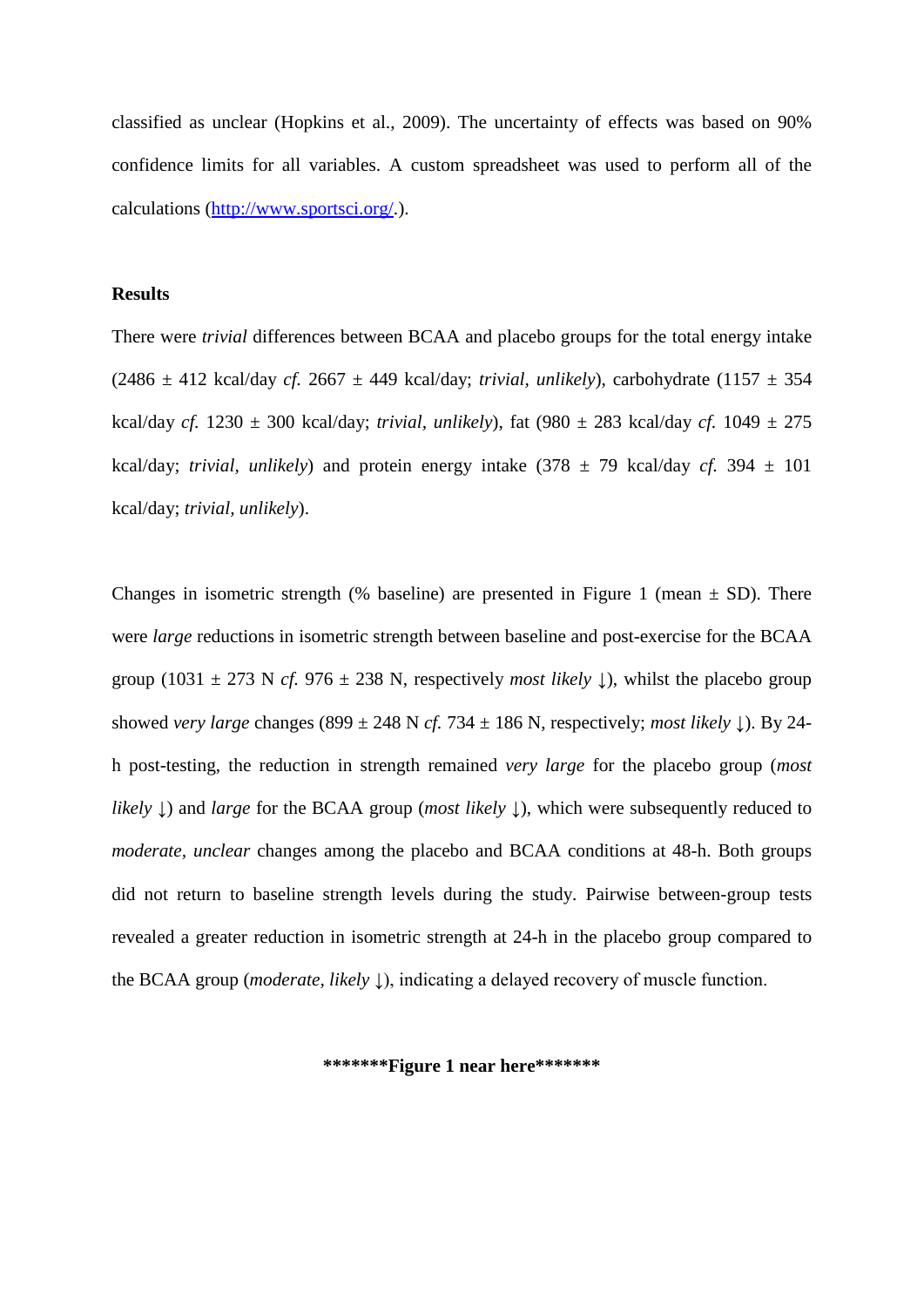Changes in CK concentration (% baseline) are presented in Figure 2 (mean  $\pm$  SD). There were *moderate* increases in CK between baseline and post-exercise for the BCAA group (339 ± 77 IU/L *cf.* 783 ± 407 IU/L, respectively; *very likely* ↑), whilst there were *small, unclear*  increases in the placebo group  $(357 \pm 121 \text{ IU/L }cf. 538 \pm 235 \text{ IU/L}$ , respectively ). By 24-h post-testing, the increase in CK was *large* and *most likely* for both groups, which remained *large,* and *most likely* between baseline and 48-h. Both groups did not return to baseline CK levels during the study. Pairwise between-group tests revealed *large, possible* increases in CK concentration at 24-h and 48-h in the BCAA group compared to the placebo group.

#### **\*\*\*\*\*\*\*Figure 2 near here\*\*\*\*\*\*\***

Changes in CMJ height (% baseline) are presented in Figure 3 (mean  $\pm$  SD). There were *moderate, very likely* reductions in CMJ height between baseline and post-exercise for the both groups (BCAA =  $56.3 \pm 6.9$  cm *cf.*  $54.6 \pm 8.2$  cm; Placebo =  $55.4 \pm 5.4$  cm *cf.*  $52.8 \pm 6.2$ cm). By 24-h post-testing, the reduction in CMJ height was *very large* and *most likely* for both groups, which improved to a *trivial,* and *unclear* for both groups between baseline and 48-h, indicating a return to baseline. Pairwise between-group tests revealed *small, likely* reductions in CMJ height at post-exercise and 24-h in the placebo group compared to the BCAA group.

### **\*\*\*\*\*\*\*Figure 3 near here\*\*\*\*\*\*\***

Changes in perceived muscle soreness (% baseline) are presented in Figure 4 (mean  $\pm$  SD). There were *large, most likely* increases in perceived muscle soreness between baseline and post-exercise for the both groups (BCAA =  $1.6 \pm 0.9$  AI *cf.*  $8.6 \pm 3.4$  AI; Placebo =  $1.8 \pm 8.6$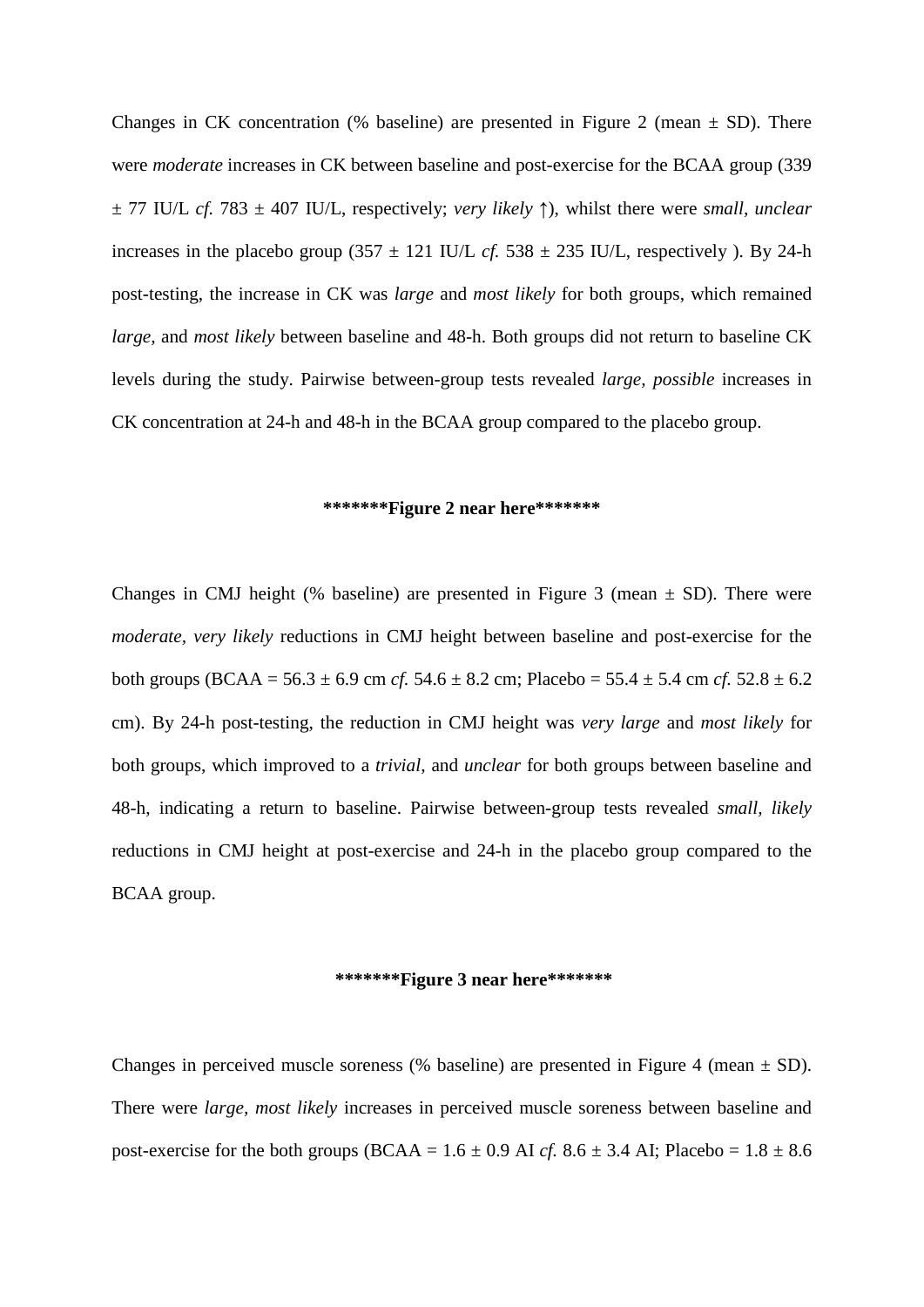AI *cf.*  $8.6 \pm 4.4$  AI). By 24-h post-testing, the increase in perceived muscle soreness remained *large* and *most likely* for both groups, which improved to a *trivial,* and *unclear* between baseline and 48-h, indicating a return to baseline. Pairwise between-group tests revealed *small, likely* increases in perceived muscle soreness at 24-h and 48-h in the placebo group compared to the BCAA group.

#### **\*\*\*\*\*\*\*Figure 4 near here**\*\*\*\*\*\*\*\*

## **Discussion**

We investigated the effects of BCAA supplementation on recovery from muscle damage after a hypertrophy-based protocol, among participants regularly taking part in this form of exercise. All of the participants in this study exhibited indirect signs of exercise-induced muscle damage, with both the placebo and BCAA groups declining in strength and CMJ height and increasing DOMS and CK concentration across the 48-h recovery period. However, as hypothesised, the primary finding of this study was that a BCAA supplement of 0.087 g/kg body mass was sufficient to reduce the effects of a hypertrophy-based training session on isometric strength, CMJ height and DOMS compared to placebo. The differences between groups were predominantly noted at the 24-48-h period, whereby the BCAA group showed differences (*small* to *large*) in strength, CMJ and DOMS compared to placebo (Figures 1-4), indicating faster recovery towards baseline values. That baseline values of strength or CMJ height were not re-established after 48-h was not unexpected as other studies have shown that muscle function and other performance measures do not return to baseline 72-h to 96-h after muscle damage when BCAAs are orally administered (Jackman et al.,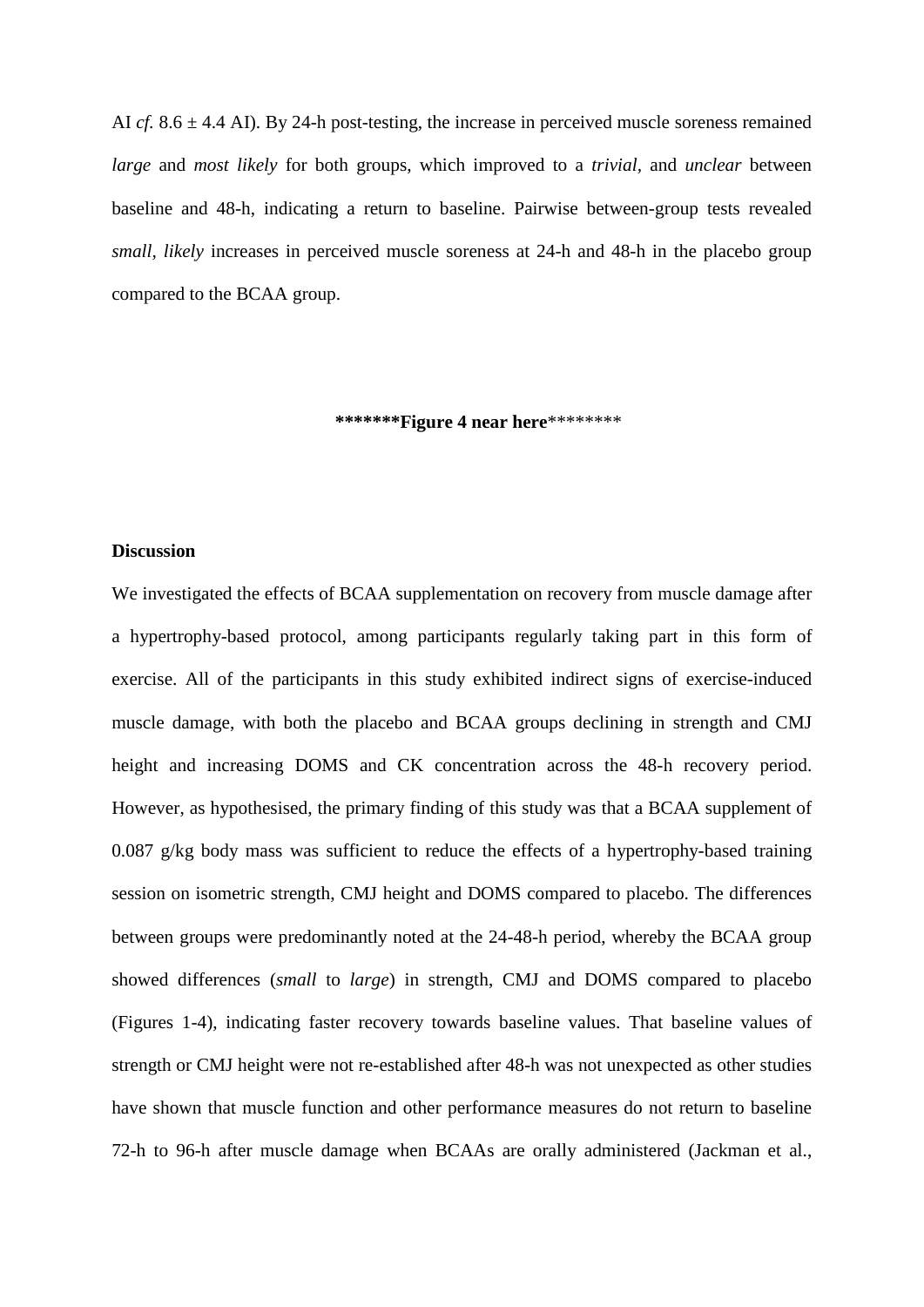2010; Howatson et al., 2012; Kirby et al., 2012). Most importantly, our findings support the suggestion that BCAA supplementation can increase the rate of recovery in muscle function among well-trained habitual weight-lifters, following a muscle damage protocol that mimicked a typical hypertrophy training session.

Similar findings have been reported previously, where a comparable dosage of a BCAA supplement, administered across a 7-day loading period, accelerated the recovery of muscle function and DOMS (Howatson et al., 2012). Kirby et al. (2012) also reported an improvements in recovery of isometric strength, but not squat jump height, after muscle damage using a short-term (beginning 30-min prior to exercise) leucine supplementation regime, similar to the current study. On this basis, Kirby and co-authors questioned the usefulness of leucine as a recovery agent if its effects do not transfer to ballistic tasks. Indeed, others have reported similar findings, with no change in vertical jump height between placebo and BCAA groups after muscle damage (Howatson et al., 2012). In disagreement with these studies, we found that CMJ height was recovered faster in the BCAA group compared to placebo at 24-h post-damage. The use of a standard CMJ test, opposed to a static jump (Kirby et al., 2012), might partly explain this difference as it is known that movements involving the stretch-shortening cycle (SSC) can be effected by muscle damage, partly owing to structural changes in non-contractile elements and an associated loss of muscle-tendon stiffness (Komi, 2000). *In vitro* studies have shown that leucine administration can promote the restoration of damaged connective tissue in rat skeletal muscle (Perieira et al., 2014), which is responsible for the transfer of energy between the muscle and tendon structures (Turrina et al., 2013). Therefore, it is feasible that the repair of damaged connective tissue was facilitated by BCAA supplementation, thus supporting energy transfer during SSC movements. There are other mechanisms, such as impairment of reflex-sensitivity (Komi, 2000) that might explain the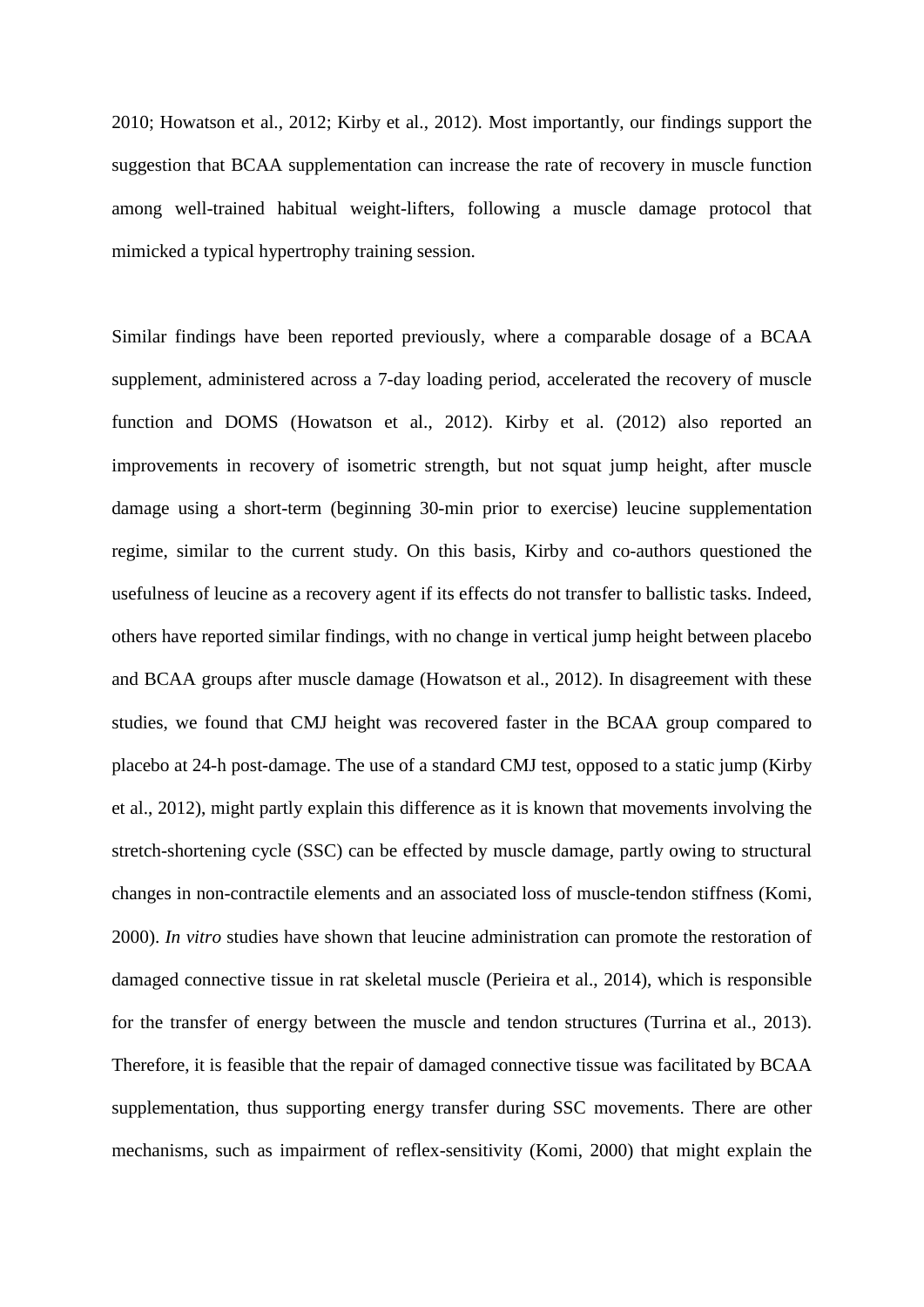poorer CMJ performance post-muscle damage. The lowered DOMS after BCAA supplementation is likely to have caused less neural inhibition, thus enabling improved reflex sensitivity and performance (Nicol et al., 2003). Based on the above findings, we suggest that long-term BCAA supplementation may not be necessary for the recovery of isometric muscle function after muscle damage and that this occurs in parallel to the recovery of CMJ performance. Of course, these differences could also be attributed to the application of an ostensibly more appropriate statistical technique (Batterham and Hopkins, 2006; Burke, 2008) compared to previous studies, particularly when the difference between groups is *small*.

Heavy resistance exercise has been shown to induce the release of muscle proteins, such as CK, into the blood stream (Kraemer et al., 1993). As anticipated, CK concentration increased in the 24-h after muscle damage in both conditions, reflecting disruption of the sarcolemmal membrane. However, BCAA supplementation appeared to increase CK compared to placebo in the current study, which was not expected. Our findings add to the equivocality of current research, with some reporting no change in the CK response after muscle damage (Jackman et al., 2010) and others showing an attenuation of the CK response after mixed amino acid or BCAA supplementation (Nosaka et al., 2006; Howatson et al., 2012; Kirby et al., 2012). The current findings could be attributed to the well-described intra-individual CK response to muscle damage, resulting in large standard deviations and random variations in CK values across the subsequent days (Clarkson and Ebbeling, 1988). Irrespective of the reasons for these findings, the current data question the supposition that CK efflux after muscle damage is blunted by BCAA availability. Furthermore, given that soreness was also lower in the BCAA group, despite higher CK values, these findings do not support the involvement of BCAAs in a proposed mechanism that relies on parallel changes in these measures to explain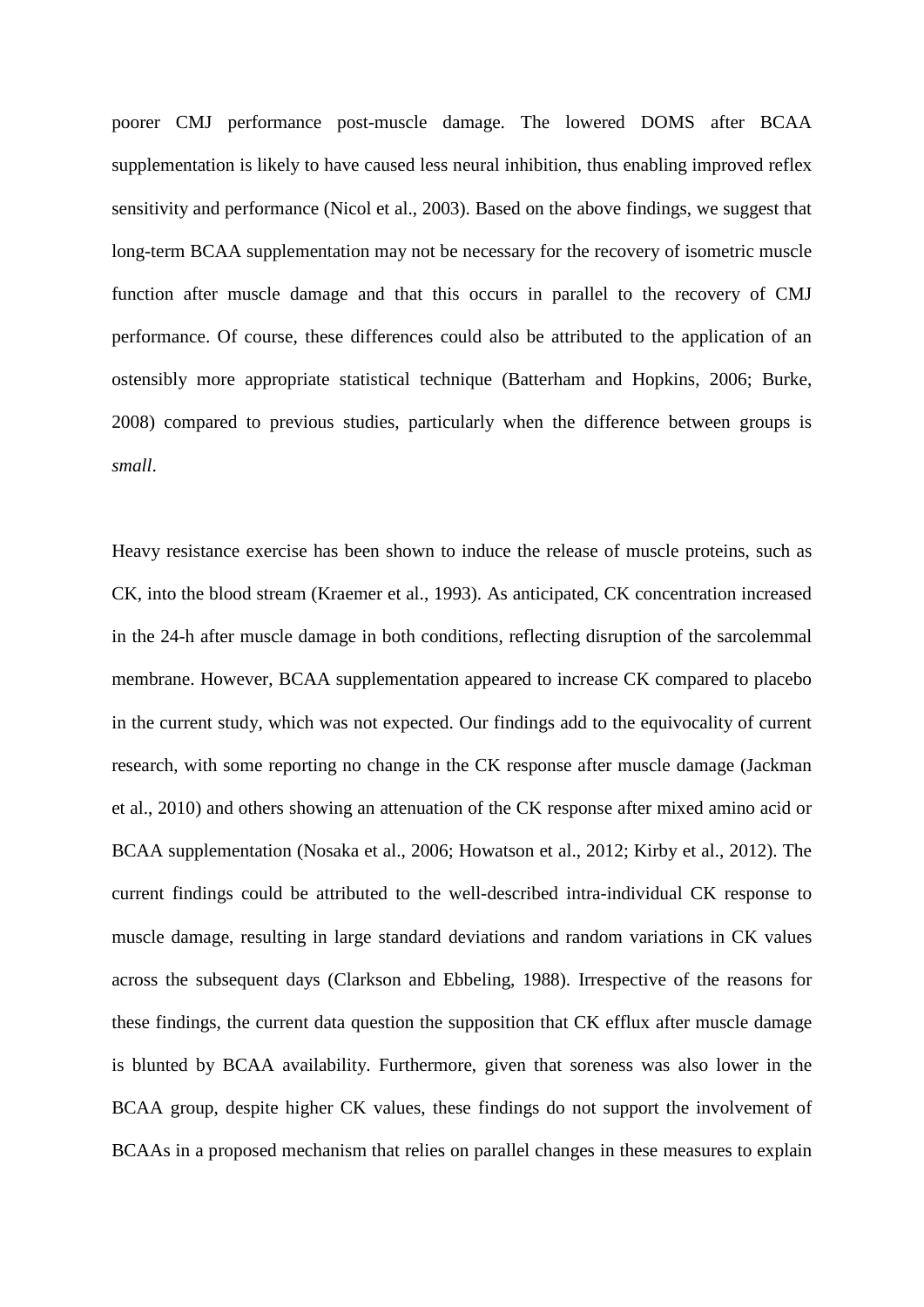a reduction in secondary muscle damage (Howatson et al., 2012). These findings support the suggestion that CK might not be a useful single marker of muscle damage (Chrismas et al., 2013).

This was the first study to test the effect of BCAA supplementation on muscle damage in a sample of experienced resistance-trained athletes, who perform habitual hypertrophy training, using a mode of exercise that reflects their day-to-day activities. Our findings show that muscle damage is caused among athletes of this type and that acute BCAA supplementation, prior to and during the recovery period, is capable of accelerating recovery in the 24-48-h after a muscle damaging bout of exercise. This is particularly relevant to athletes taking part in regular hypertrophy training as programmes of this type necessitate a maximum of 48-h between training days. In addition, this is the first study to prescribe and monitor the daily diet of resistance-trained participants, thus controlling the total energy and macronutrient intake during the BCAA supplementation period. This is an extremely important aspect of the current study because, without such measures being taken, the available energy, as well as the amount and quality of amino acids being ingested alongside the supplement is unknown. Indeed, lack of suitable dietary control has been suggested as a major limitation among studies that have investigated the effects of BCAA or protein supplementation on recovery from muscle damage (Pasiakos et al., 2015). Our findings, therefore, support studies that have reported positive effects of acute BCAA (or isolated leucine or amino acid) supplementation on recovery from muscle damage (Kirby et al., 2012) and extend this to diet-controlled, experienced resistance-trained athletes.

Whilst the diet of the current participants was under control, it should be stated that, given the design of this study which did not include a separate mixed amino acid group, it is unclear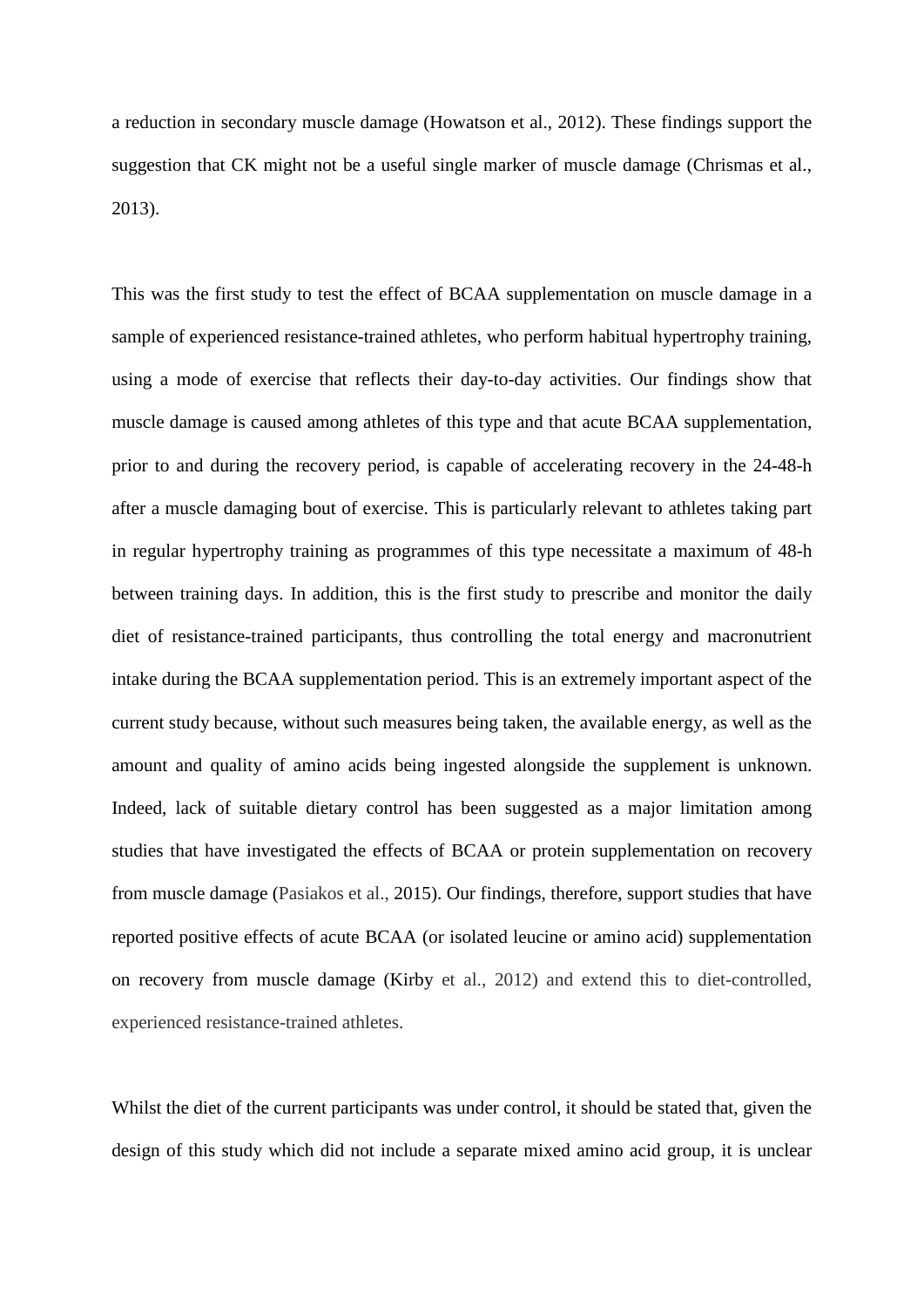whether the accelerated recovery was due to the BCAA alone mixture or the addition of amino acids to the diet. Future studies should extend the current work by including amino acid and isolated leucine groups to the experimental design. The isolated leucine group is a particularly important part of this suggestion as leucine has the most potent effects on muscle protein synthesis via mTor pathways (Philips, 2009), which is not the case for the remaining BCAAs, isoleucine and valine (Churchward-Venne et al., 2014). BCAAs, collectively, have long-held presumed stimulatory effects on protein synthesis (Blomstrand et al., 2006), which might explain their inclusion in recovery drinks. Indeed, this was part of the rationale for the current study. However, given the reported competition between leucine, isoleucine and valine for cellular transport and subsequent metabolism (Cynober, 2002), it is possible that valine and isoleucine inhibited the effects of leucine on muscle protein synthesis and that the combination of all three BCAAs is unnecessary or detrimental to muscle recovery (De Bandt and Cynober, 2006).

Administration of leucine-rich amino acids has also been shown to reduce the appearance of inflammatory cytokines, whilst increasing muscle protein synthesis after eccentric exercise in rodents (Kato et al., 2016) and after endurance exercise in athletes (Rowlands et al., 2016). Muscle soreness is partly related to local inflammation, which is a necessary part of the recovery process that follows acute mechanical damage of the myofibres (Howatson and van Someren, 2008). The proposed anti-inflammatory effects of leucine post-exercise might explain its capacity to lower muscle soreness. However, there are putative roles for all BCAA during the acute inflammatory phase of muscle damage. This is because of the known transamination of all BCAA into glutamate and, thus, contribution to the glutamate-glutamine pool, which is a known substrate for inflammatory cells (Nicastro et al., 2012). It is, therefore, important that future research is designed to examine the effects of isolated BCAA,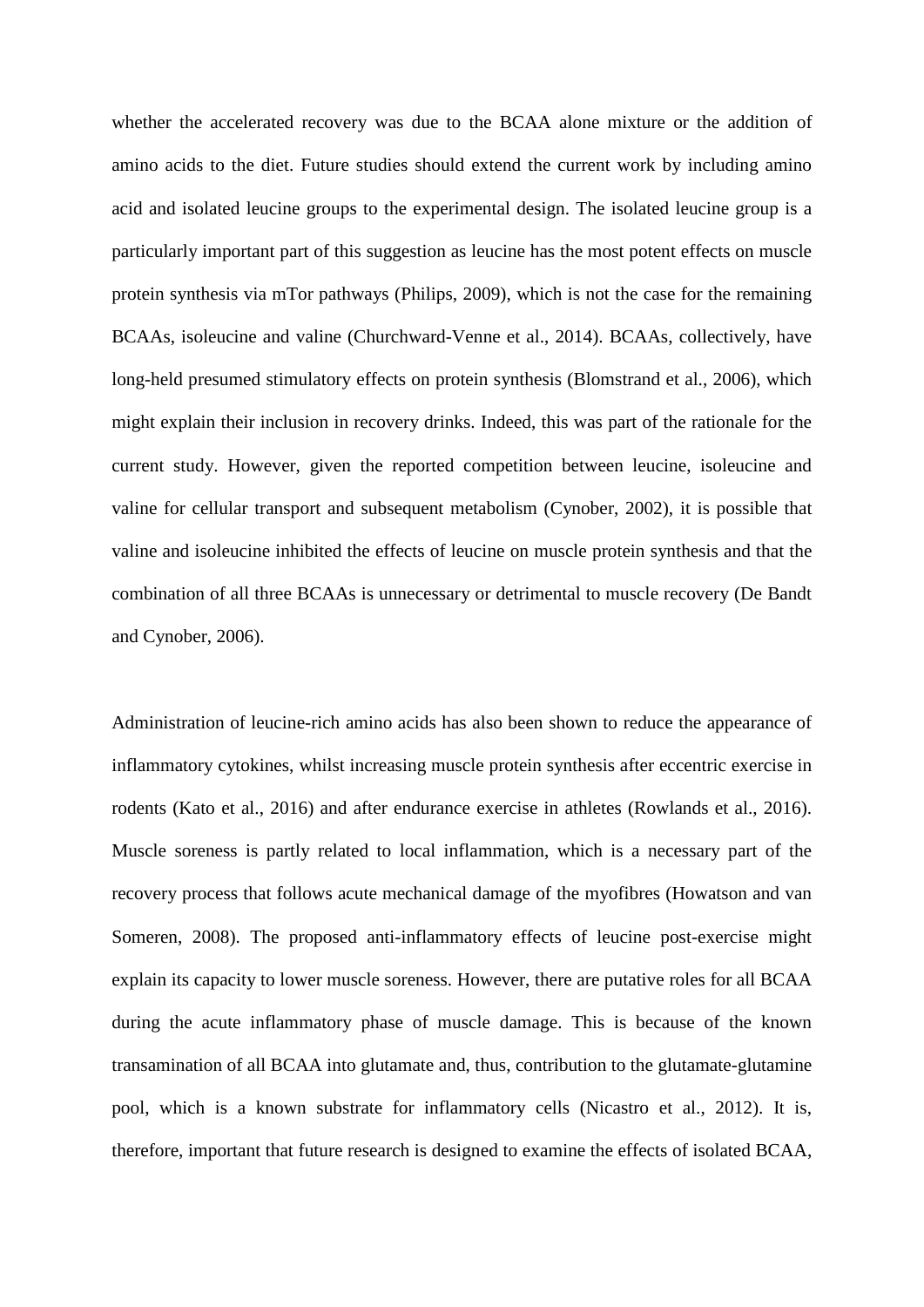most notably leucine, on the inflammatory responses to resistance exercise and associated muscle soreness.

Given the unanticipated CK response after the muscle-damaging exercise in the current study, it would have been useful to measure other blood markers of muscle damage, such as myoglobin, which is known to increase after strenuous exercise (Brancaccio et al., 2010) and can be reduced after protein supplementation (Cockburn et al., 2008). This would have helped to comprehend the unexpected CK response and provided a more comprehensive understanding of the mechanisms by which a BCAA supplement is able to accelerate recovery muscle damage, without appearing to alter the level of blood proteins. Indeed, replication of this study using different combinations of BCAA dosage would be beneficial, given the reports that question the necessity of valine and isoleucine as part of a BCAA supplement (De Bandt and Cynober, 2006; Churchward-Venne et al., 2014). Furthermore, future studies should investigate the chronic effects of BCAA supplementation on recovery from muscle damage as athletes undertaking hypertrophy training will require long term recovery strategies and the findings of this study were limited to a 48-h recovery period. However, the diet control and supervised supplementation regime that were imposed herein to isolate the acute effects of BCAA supplementation would be methodologically challenging for future researchers, yet not impossible to achieve.

#### **Conclusion**

Acute oral supplementation of BCAAs at a concentration of 0.087 g/kg body mass was sufficient to increase the rate of recovery in isometric strength, CMJ height and perceived soreness compared to placebo after a hypertrophy-based training session among resistancetrained athletes. This means that, based on a 100 kg athlete supplementing twice daily, as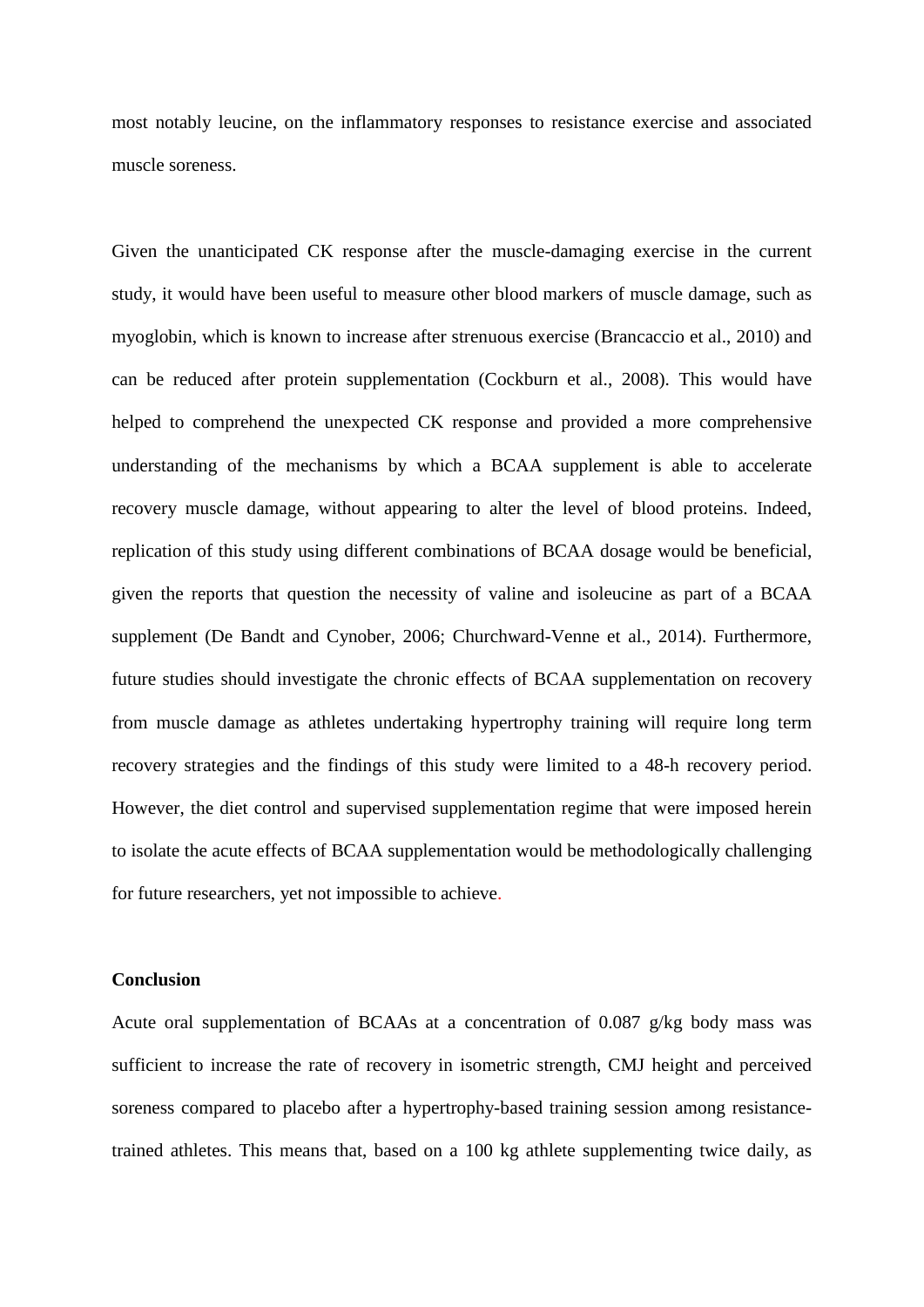little as 17.2 g/day of BCAAs is necessary to accelerate recovery from hypertrophy training sessions. However, further studies are required to understand whether the provision of BCAAs, the amino acid content alone or isolated BCAAs are mediating this response. This study also highlights the importance of controlling the energy and macronutrient intake of participants during research of this type, owing to the potential confounding influence of unaccounted dietary food sources on recovery from muscle damage.

**Disclaimer:** The authors report no conflicts of interest associated with this manuscript.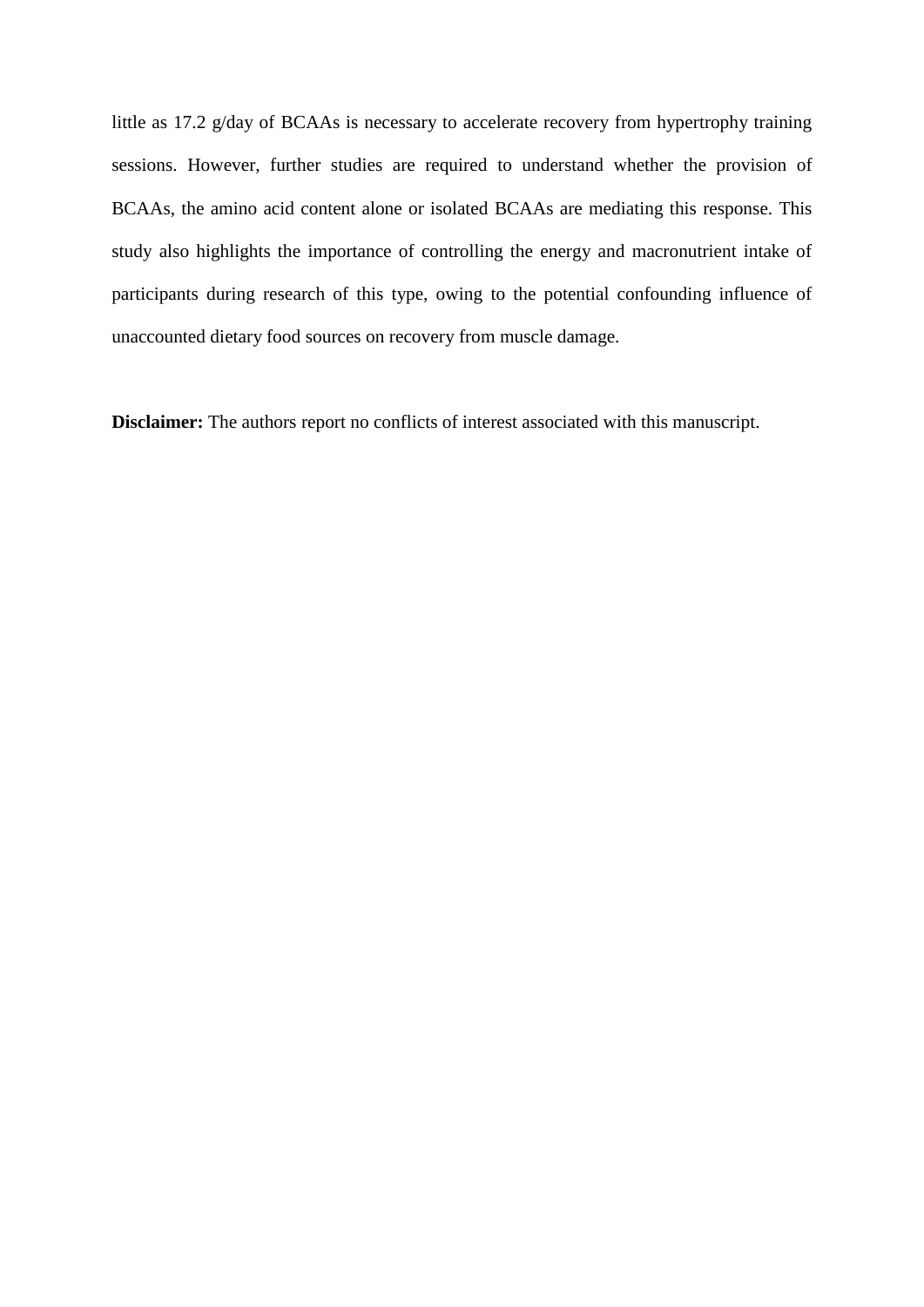#### **References**

ACSM. American College of Sports Medicine position stand. 2009. Progression models in resistance training for healthy adults. Med. Sci. Sports Exerc, 41: 687–708: doi: 10.1249/MSS.0b013e3181915670.

Alfonzo-González, G., Doucet, E., Alméras, N., Bouchard, C. and Tremblay, A. 2004. Estimation of daily energy needs with the FAO/WHO/UNU 1985 procedures in adults: comparison to whole-body indirect calorimetry measurements. Eur. J. Clin. Nutr, 58(8):1125- 31: doi: 10.1038/sj.ejcn.1601940.

Barnett, A. 2006. Using recovery modalities between training sessions in elite athletes. Sport Med, 36(9): 781-796: PMID: 16937953.

Batterham, A. M. and Hopkins, W. G. 2006 Making meaningful inferences about magnitudes. Int. J. Sports Physiol. Perform, 1(1): 50-57. PMID: 19114737.

Blomstrand, E., Eliasson, J., Karlsson, H. K. R. and Kohnke, R. 2006. Branched-Chain Amino Acids Activate Key Enzymes in Protein Synthesis after Physical Exercise J. Nutr, 136: 269–273, 2006: PMID: 16365096.

Bloomer, R. J., Falvo, M. J., Fry, A. C., Schilling, B. K., Smith, W. A. and Moore, C. A. 2006. Oxidative stress response in trained men following repeated squats or sprints. Med. Sci. Sports Exerc, 38:1436-1442: doi: 10.1249/01.mss.0000227408.91474.77.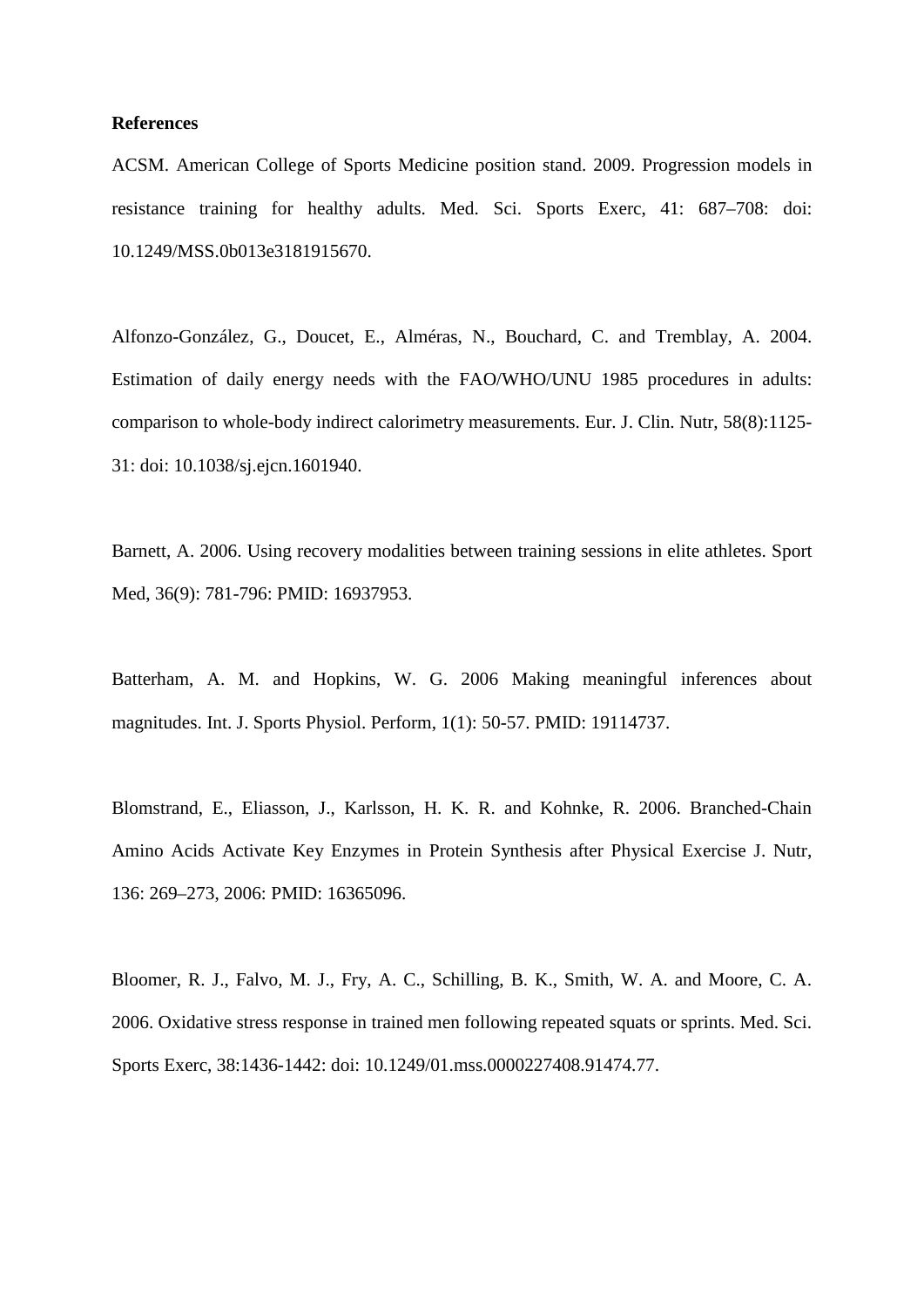Børsheim, E., Tipton, K. D., Wolf, S. E. and Wolfe, R. R. 2002. Essential amino acids and muscle protein recovery from resistance exercise. Am. J. Phys. Endocr. Metabol, 283(4): 648-657: PMID: 12217881.

Brancaccio, P. Lippi, G. and Maffulli, N. 2010. Biochemical markers of muscular damage. Clin. Chem. Lab. Med, 48(6):757-767: PMID: 20518645.

Burke, L. M. 2008. Caffeine and sports performance. Appl. Physiol. Nutr. Metab, 33(6):1319-1334: PMID: 19088794.

Carpinelli, R. N., Otto, R. M. and Winett, R. A. 2004. A critical analysis of the ACSM position stand on resistance training: Insufficient evidence to support recommended training protocols. J. Exerc. Physiol. Online, 7(3): 1-60.

Cheung, K., Hume, P. and Maxwell, L. 2003. Delayed onset muscle soreness: treatment strategies and performance factors. Sports Med, 33(2):145-64: PMID: 12617692.

Clarkson, P. M. and Ebbeling, C. 1988. Investigation of serum creatine kinase variability after muscle-damaging exercise. Clin. Sci. (Lond), 75(3): 257–261: PMID: 3416560.

Cockburn, E., Hayes, P.R., French, D. N., Stevenson, E. and St Clair Gibson, A. 2008. Acute milk-based protein-CHO supplementation attenuates exercise-induced muscle damage. Appl. Physiol. Nutr. Metab. 33:775–783: doi: 10.1139/H08-057.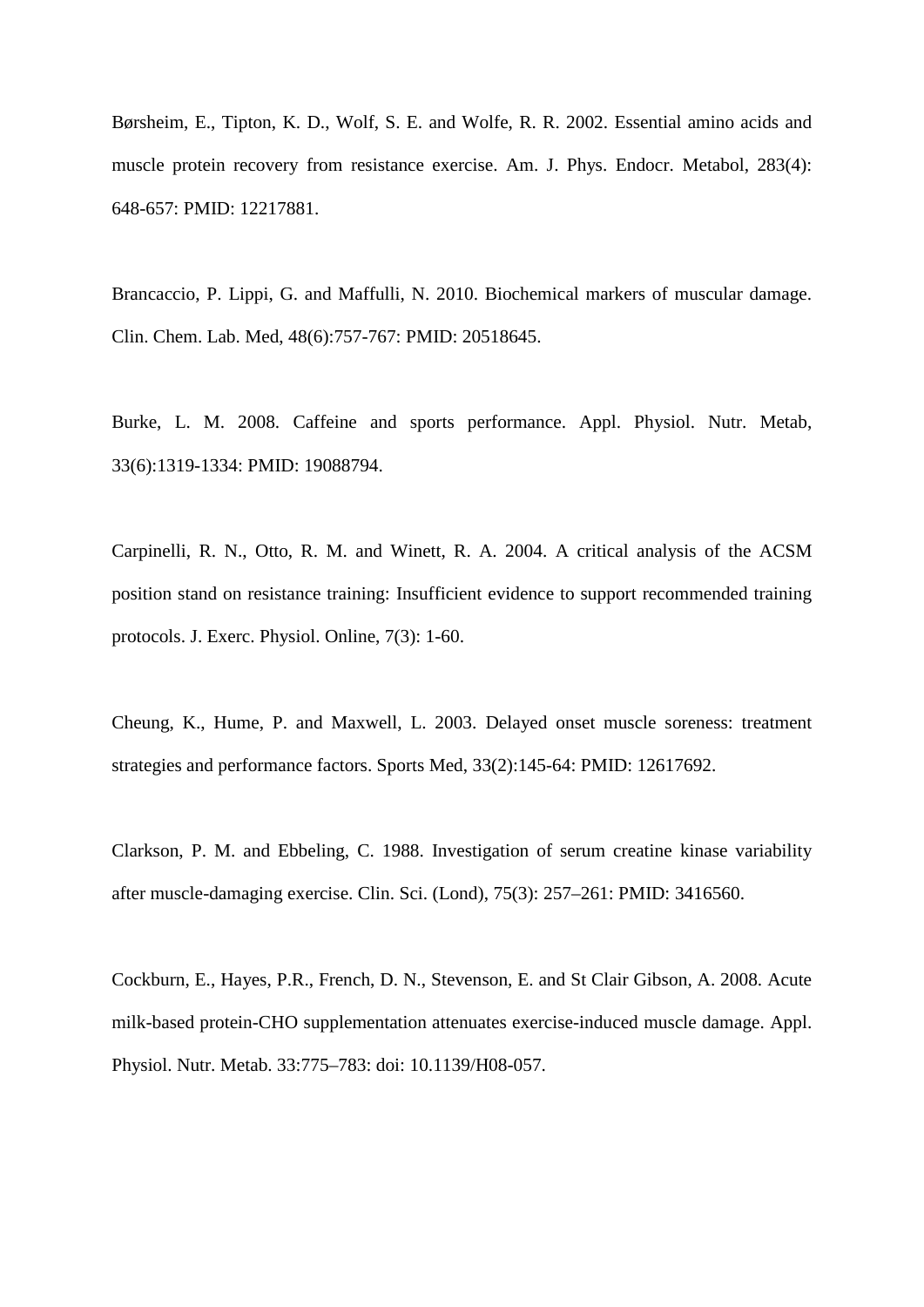Coombes, J. S. and McNaughton, L. R. 2000. Effects of branched-chain amino acid supplementation on serum creatine kinase and lactate dehydrogenase after prolonged exercise. J. Sports Med. Phys. Fitness, 40(3): 240-246: PMID: 11125767.

Chrismas, B. C. R., Taylor, L., Carrol, S., Smith, A. Pemberton, P., Seigler, J. C. et al. 2009. Reproducibility of creatine kinase: how useful is this measurement tool? 11th ISEI Symposioum, Newcastle, Australia, 9-12 Sept. 2013. *Exercise Immunology: Prescriptions for Health.*

Churchward-Venne, T. A., Breen, L., Di Donato, D. M., Hector, A. J. Mitchell, C. J., Moore, D. R., et al. 2014. Leucine supplementation of a low-protein mixed macronutrient beverage enhances myofibrillar protein synthesis in young men: a double-blind, randomized trial. Am. J. Clin. Nutr. 99:276–286. doi: 10.3945/ajcn.113.068775.

Cynober, L. A. 2002. Plasma amino acid levels with a note on membrane transport: characteristics, regulation, and metabolic significance. Nutr, 18:761–766: PMID: 12297216

da Luz, C. R., Nicastro, H., Zanchi, N. E., Chaves, D. F. S. and Lancha, A. H. 2011. Potential therapeutic effects of branched-chain amino acids supplementation on resistance exercisebased muscle damage in humans. J. Int. Soc. Sports Nutr, 8:23: doi: 10.1186/1550-2783-8-23

De Bandt, J. and Cynober, L. J. 2006. Therapeutic Use of Branched-Chain Amino Acids in Burn, Trauma and Sepsis. J. Nutr, 136: 308–313: PMID: 16365104.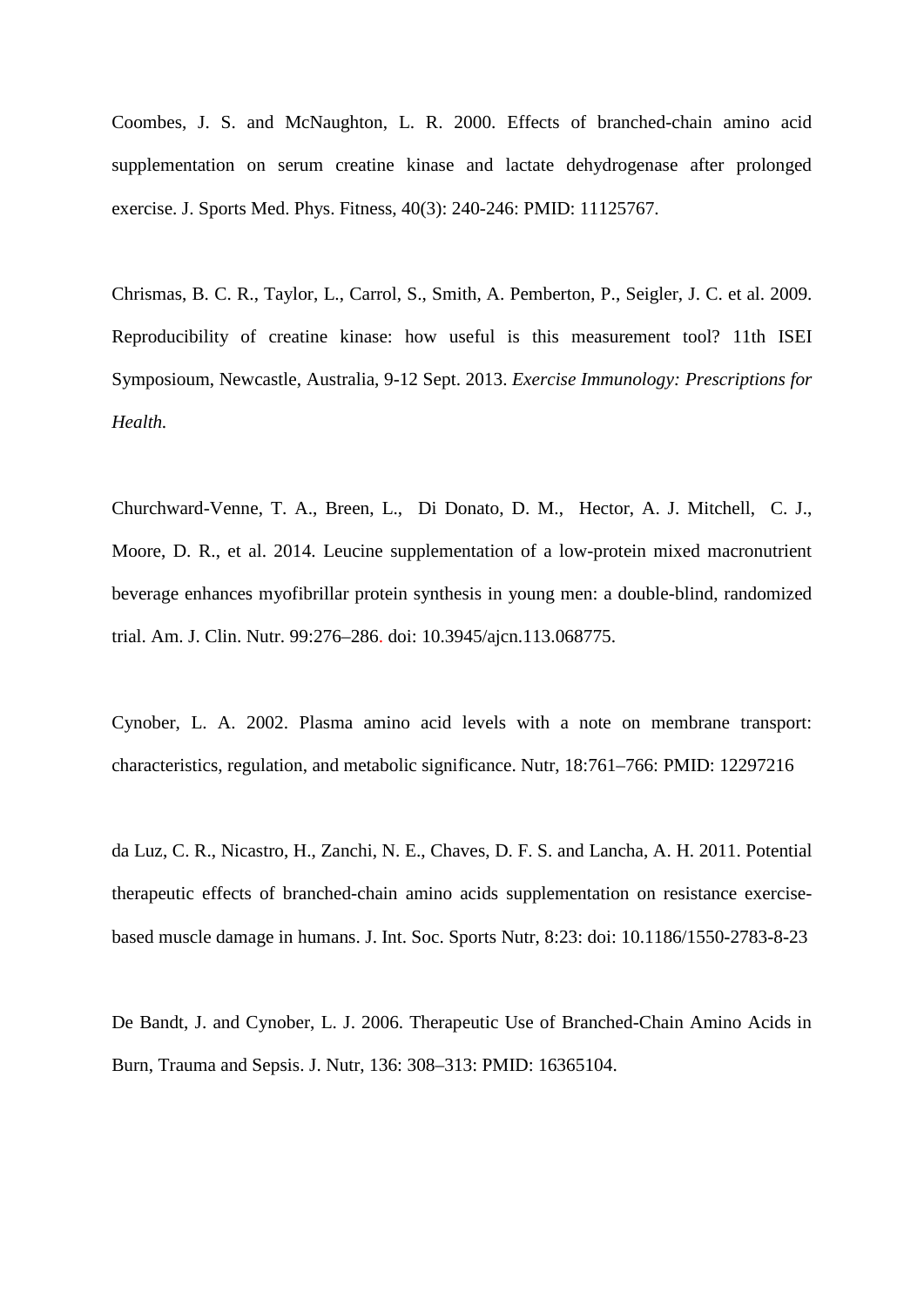Dickinson, J. M., Gundermann, D. M., Walker, D. K., Reidy, P. T., Borack, M. S., Drummond, M. J., et al. 2014. Leucine-enriched amino acid ingestion after resistance exercise prolongs myofibrillar protein synthesis and amino acid transporter expression in older men. J. Nutr, 144:1694-16702: doi: 10.3945/jn.114.198671.

Falvo, M. J., Schilling, B. K., Bloomer, R. J., Smith, W. A. and Creasy, A. C. 2007. Efficacy of prior eccentric exercise in attenuating impaired exercise performance after muscle injury in resistance trained men. J. Strength Cond. Res, 21:1053-1060. doi: 10.1519/R-21406.1

Falvo, M. J., Schilling, B. K., Bloomer, R. J. and Smith, W. A. J. 2009. Repeated bout effect is absent in resistance trained men: an electromyographic analysis. Electromyogr. Kinesiol, 19: 529-535: doi: 10.1016/j.jelekin.2008.10.010.

Fouré, A., Nosaka, K., Gastaldi, M., Mattei, J. P., Boudinet, H., Guye, M., et al. 2016. Effects of branched-chain amino acids supplementation on both plasma amino acids concentration and muscle energetics changes resulting from muscle damage: A randomized placebo controlled trial. Clin. Nutr, 35: 83-94: PMID: 25886707.

Goldberg, A. L., Etlinger, J. D., Goldspink, D. F. and Jablecki, C. 1975. Mechanism of workinduced hypertrophy of skeletal muscle. Med. Sci. Sports, 7: 185-198: PMID: 128681

Hopkins, W. G., Marshall, S. W., Batterham, A. M. and Hanin, J. 2009. Progressive statistics for studies in sports medicine and exercise science. Med. Sci. Sports Exerc, 41(1): 3-13: doi: 10.1249/MSS.0b013e31818cb278.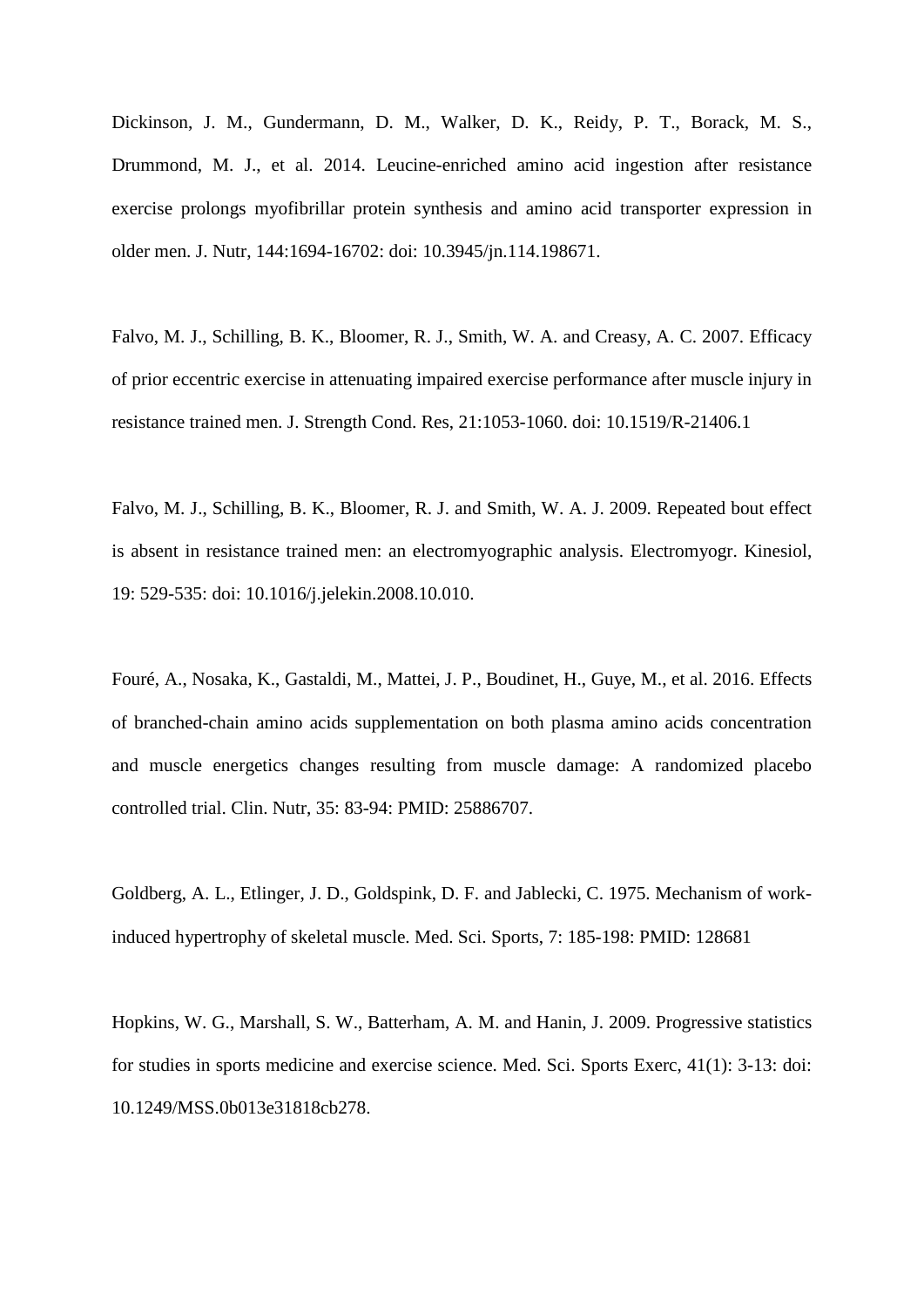Howatson, G. and van Someren, K. A. 2008. The prevention and treatment of exerciseinduced muscle damage. Sport Med, 38: 483–503: PMID: 18489195.

Howatson, G., Hoad, M. Goodall, S., Tallent, J., Bell, P. G. and French, D. N. 2012. Exercise-induced muscle damage is reduced in resistance-trained males by branched chain amino acids: a randomized, double-blind, placebo controlled study. Amino Acids, 9(20): doi: 10.1186/1550-2783-9-20.

Jackman, S. R., Witard, O. C., Jeukendrup, A. E. and Tipton, K. D. 2010. Branched-chain amino acid ingestion can ameliorate soreness from eccentric exercise. Med. Sci. Sports Exerc, 42(5): 962-970: doi: 10.1249/MSS.0b013e3181c1b798.

Kato, H., Miura, K., Nakano, S., Suzuki, K., Bannai, M., and Inoue, Y. 2016. Leucineenriched essential amino acids attenuate inflammation in rat muscle and enhance muscle repair after eccentric contraction. Amino Acids, 48: 2145–2155: doi: 10.1007/s00726-016- 2240-1.

Kirby, T. J. Triplett, T. N., Haines, T. L., Skinner, J. W., Fairbrother, K. R. and McBride, J. M. 2012. Effect of leucine supplementation on indices of muscle damage following drop jumps and resistance exercise. Amino Acids, 42:1987–1996: doi: 10.1007/s00726-011-0928- 9.

Komi, P. V. 2000. Stretch-shortening cycle: a powerful model to study normal and fatigued muscle. J. Biomech, 33(10): 1197-1206: PMID: 10899328.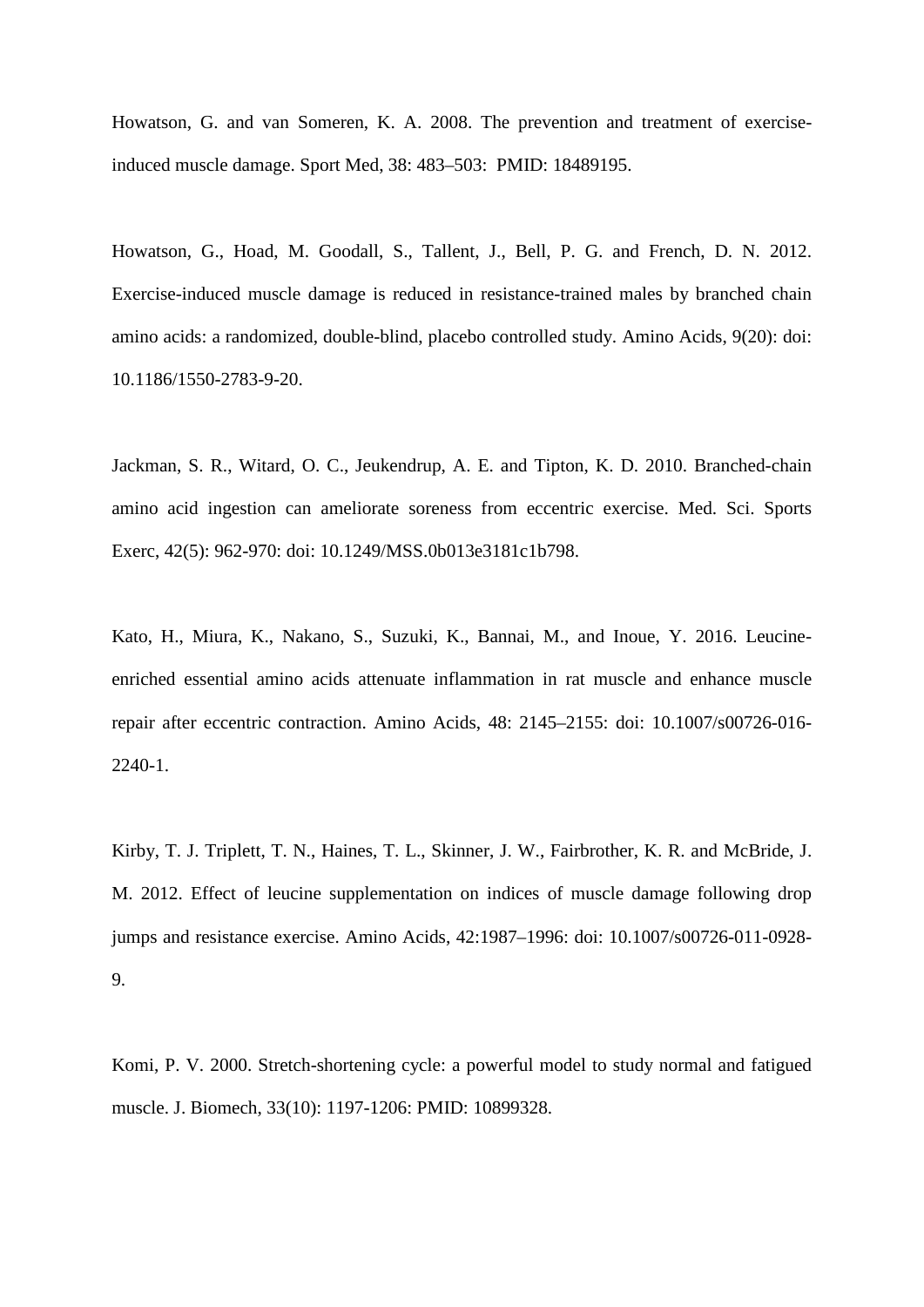Kraemer, W. J., Dziados, J. E., Marchitelli, L. J., Gordon, S. E., Harman, E. A., Mello, R.,et al. 1993. Effects of different heavy-resistance exercise protocols on plasma beta-endorphin concentrations. J. Appl. Physiol, 74(1): 450-459: PMID: 8444727.

McHugh, M. P. 2003. Recent advances in the understanding of the repeated bout effect: the protective effect against muscle damage from a single bout of eccentric exercise. Scand. J. Med. Sci. Sports, 13: 88-97: PMID: 12641640.

Mitchell, C. J., Churchward-Venne, T. A., West, D. W., Burd, N. A., Breen, L., Baker, S. K. et al. 2012. Resistance exercise load does not determine training-mediated hypertrophic gains in young men. J. Appl. Physiol, 113: 71–77: doi: 10.1152/japplphysiol.00307.

Nedelec, M., McCall, A., Carling, C. Legall, F. Berthoin, S. and Dupont, G. 2013. Recovery in Soccer: Part II—Recovery Strategies. Sport Med, 43(1): 9-22: doi: 10.1007/s40279-012- 0002-0.

Nicastro, H., Ribeiro da Luz, C., Chaves, D., Bechara, L. R. G., Voltarelli, V. A. Rogero, M. et al. 2012. Does Branched-Chain Amino Acids Supplementation Modulate Skeletal Muscle Remodeling through Inflammation Modulation? Possible Mechanisms of Action. J. Nutr, Metab, doi:10.1155/2012/136937

Nicol, C., Kuitunen, S., Kyröläinen, H., Avela, J. Komi, P. V. 2003. Effects of long- and short-term fatiguing stretch-shortening cycle exercises on reflex EMG and force of the tendon-muscle complex. Eur. J. Appl. Physiol, 90(5-6): 470-9: doi: 10.1007/s00421-003- 0862-y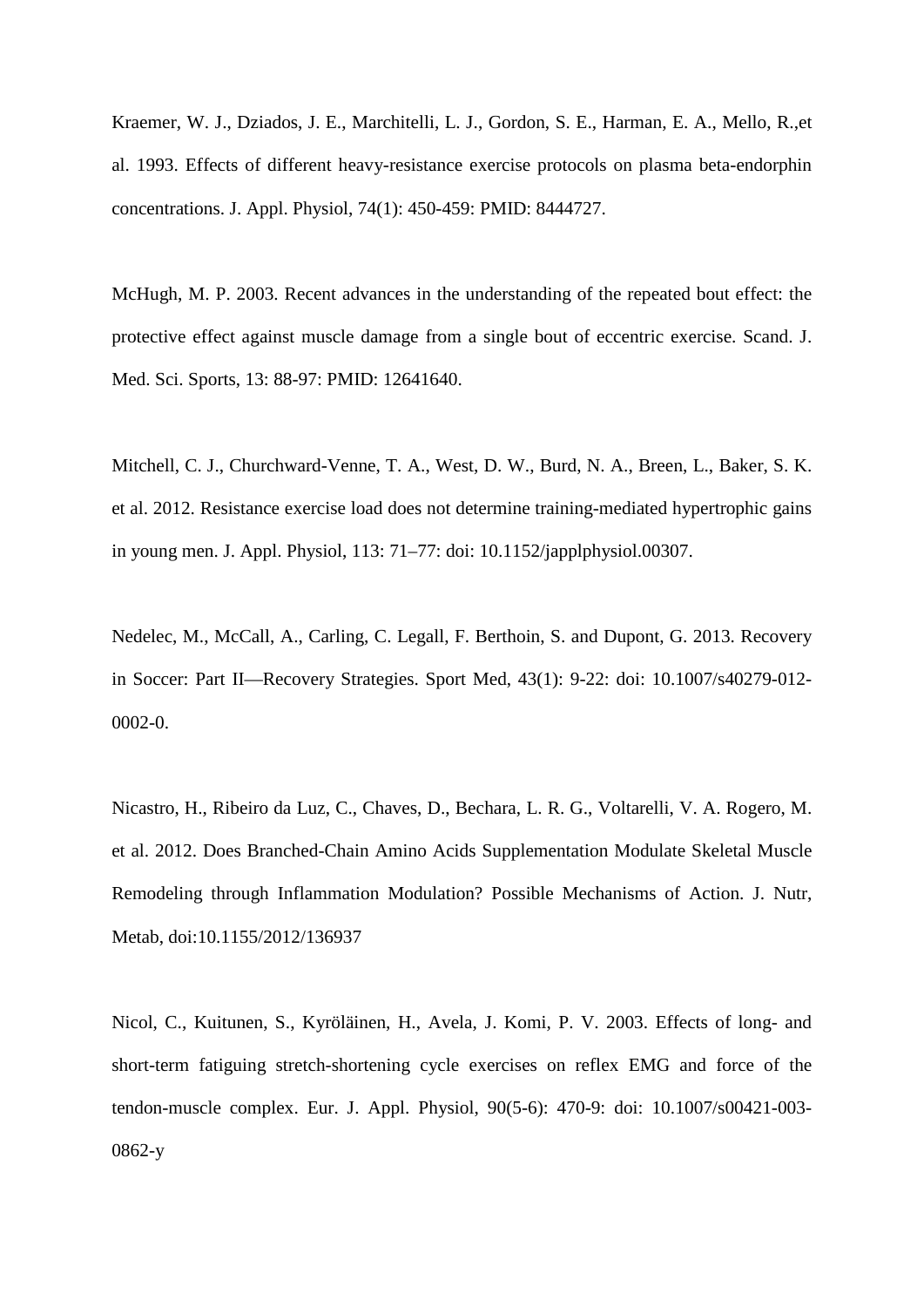Nosaka, K., Sacco, P. and Mawatari, K. 2006. Effects of amino acid supplementation on muscle soreness and damage. Int. J. Sport Nutr. Exerc. Metab, 16(6): 620–635: PMID: 17342883.

Pasiakos, S.M., Lieberman, H.R. & McLellan, T.M. 2015. The effects of protein supplements on muscle mass, strength, and aerobic and anaerobic power in healthy adults: a systematic review. Sports Med, 45(1):111-131: doi: 10.1007/s40279-014-0242-2.

Pereira, M. G., Silva, M. T., Carlassara, E. O., Gonçalves, D. A., Abrahamsohn, P. A., Kettelhut, I. C., et al. 2014. Leucine supplementation accelerates connective tissue repair of injured tibialis anterior muscle. Nutrients, 6(10): 3981-4001: doi: 10.3390/nu6103981.

Philips, S. 2009. Physiologic and molecular bases of muscle hypertrophy and atrophy: impact of resistance exercise on human skeletal muscle (protein and exercise dose effects). Appl. Physiol. Nutr. Metab, 34: 403–410: doi: 10.1139/H09-042.

Proske, U. and Morgan, D. L. 2001. Muscle damage from eccentric exercise: mechanism, mechanical signs, adaptation and clinical applications. J. Physiol, 537(2): 333-345: PMID: 11731568

Rowlands, D. S., Nelson, A. R., Raymond, F., Metairon, S., Mansourian, R., Clarke, J., et al. 2016. Protein-leucine ingestion activates a regenerative inflammo-myogenic transcriptome in skeletal muscle following intense endurance exercise. Physiol. Genomics, 48: 21-32: doi: 10.1152/physiolgenomics.00068.2015.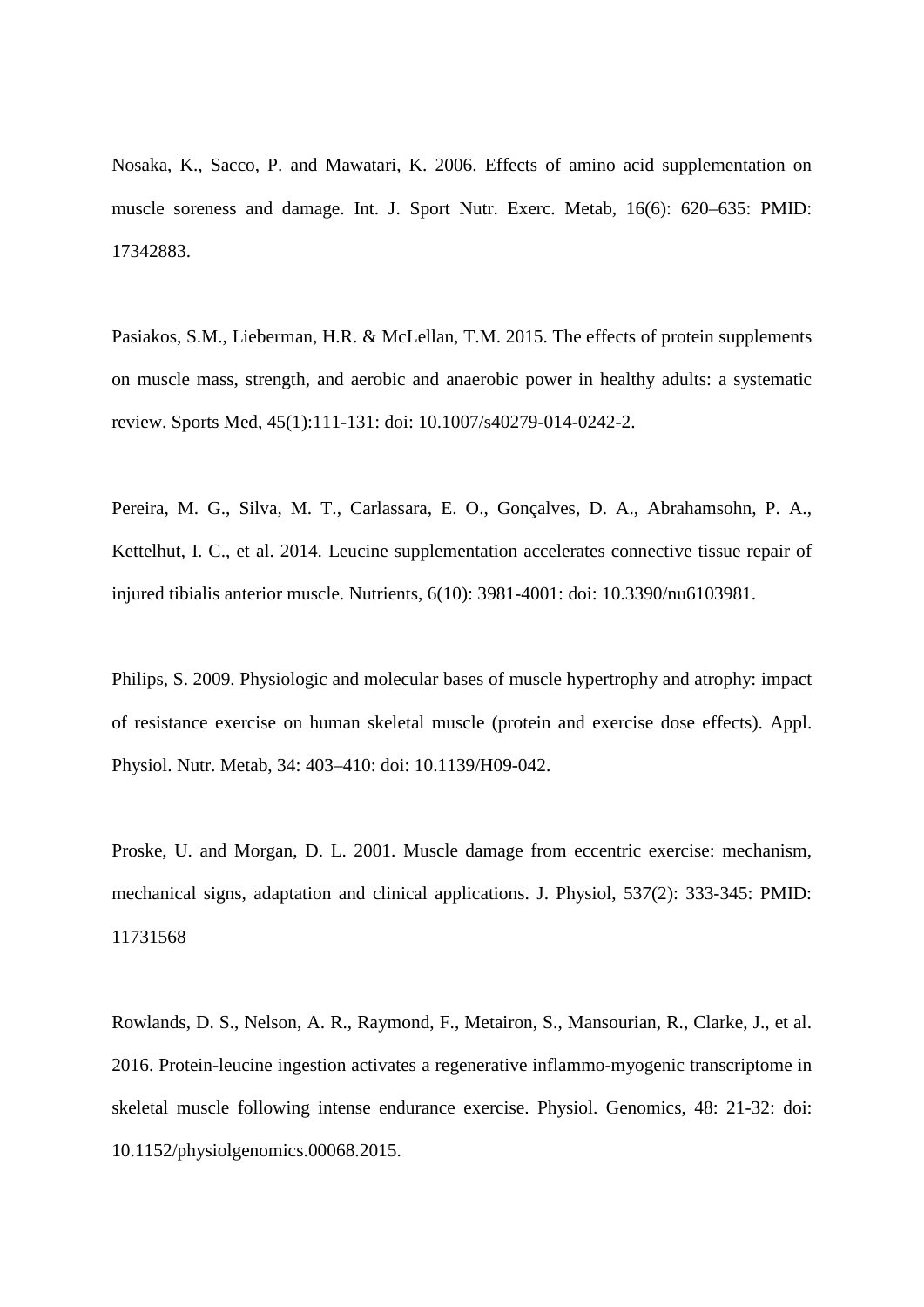Schoenfeld, B. J. 2010. The mechanisms of muscle hypertrophy and their application to resistance training. J. Strength Cond. Res, 24(10): 2857-2872: doi: 10.1519/JSC.0b013e3181e840f3.

Schoenfeld, B. J. 2012. Does exercise-induced muscle damage play a role in skeletal muscle hypertrophy? J. Strength Cond. Res, 26(5):1441-1453: PMID: 22344059.

Sharp, C. P. and Pearson, D. R. 2010. Amino acid supplements and recovery from highintensity resistance training. J. Strength Cond. Res, 24(4): 1125-1130: doi: 10.1519/JSC.0b013e3181c7c655.

Shimomura, Y., Kobayashi, H., Mawatari, K., Akita, K., Inaguma, A., Watanabe, S., et al. 2009. Effects of squat exercise and branched-chain amino acid supplementation on plasma free amino acid concentrations in young women. J. Nutr. Sci. Vitaminol, 55(3): 288-291: PMID: 19602839.

Shimomura, Y., Inaguma, A., Watanabe, S., Yamamoto, Y., Muramatsu, Y., Bajotto, G., et al. 2010. Branched-chain amino acid supplementation before squat exercise and delayedonset muscle soreness. Int. J. Sport Nutr. Exerc. Metab, 20: 236–244: PMID: 20601741

Sorichter, S., Puschendorf, B. and Mair J. 1999. Skeletal muscle injury induced by eccentric muscle action: muscle proteins as markers of muscle fiber injury. Exerc. Immunol. Rev, 5:5- 21: PMID: 10519060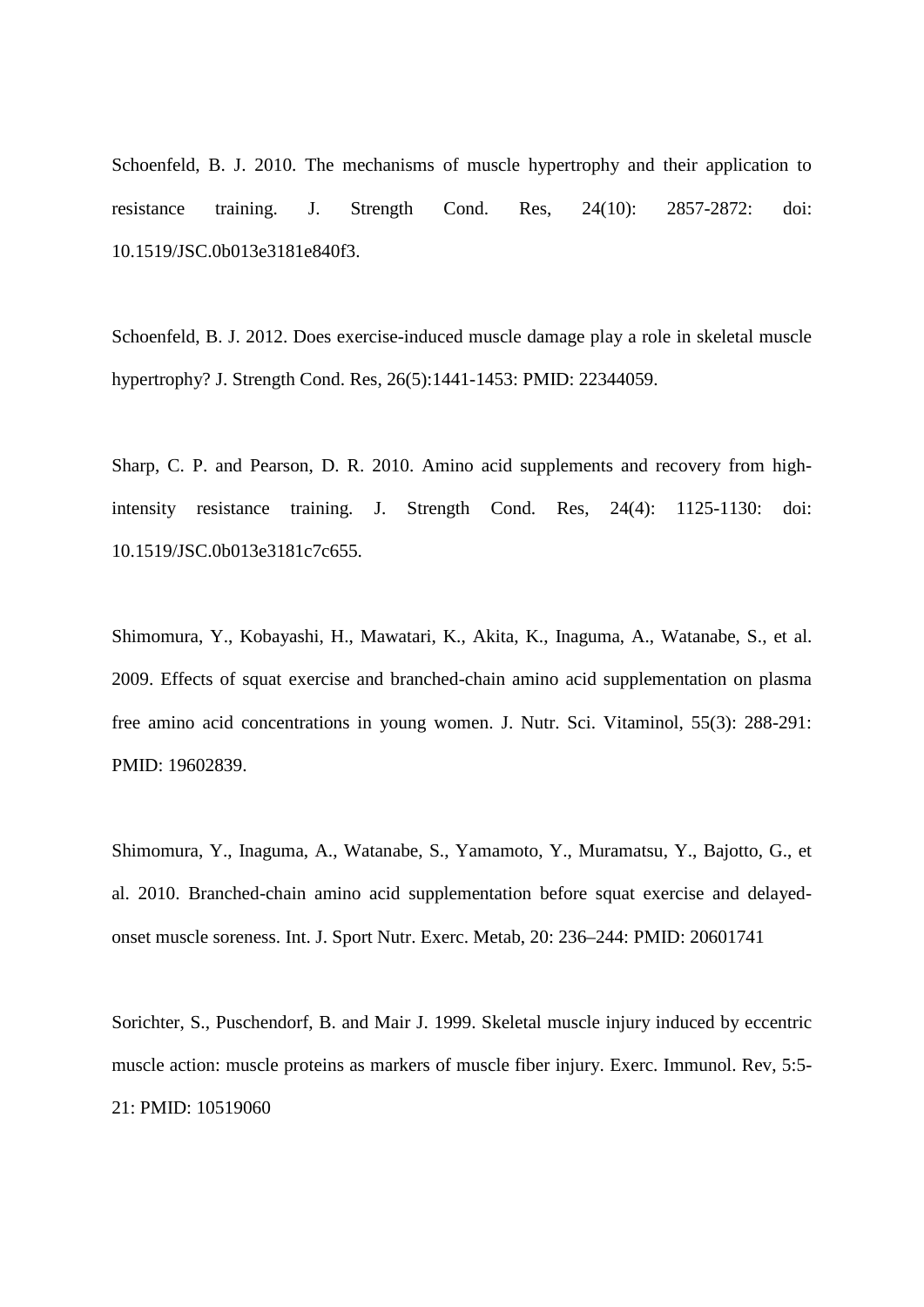Turrina, A., Martínez-González, M. A., Stecco, C. 2013. The muscular force transmission system: role of the intramuscular connective tissue. J. Bodyw. Mov. Ther, 17(1): 95-102: PMID: 23294690.

Zanchi, N. E., Nicastro, H. and Lancha, A. H. 2008. Potential antiproteolytic effects of Lleucine: observations of in vitro and in vivo studies. Nutr. Metab. (Lond), 5:20: doi: 10.1186/1743-7075-5-20.

**Figure 1.** Changes in isometric strength (% baseline) after muscle damage among the placebo and BCAA groups.  $\dagger$  = moderate difference between conditions at that time point.

Figure 2. Changes creatine kinase concentration (% baseline) after muscle damage among the placebo and BCAA groups. \* = large difference between conditions at that time point.